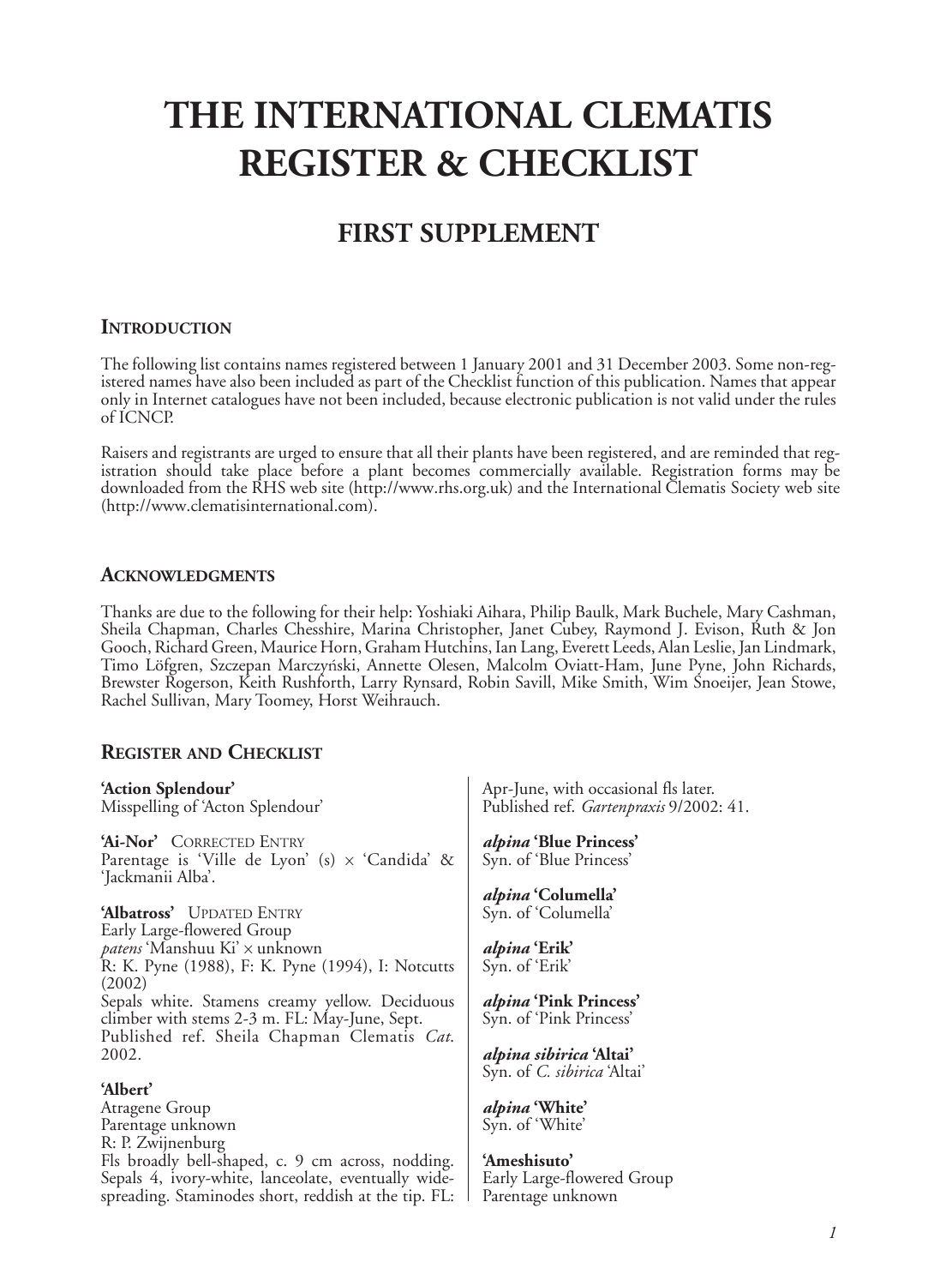R: K. Sugimoto

Fls 12-20 cm across. Sepals 8, lilac-blue, broadly elliptic, apiculate. Anthers yellow. Deciduous climber with stems 2-2.8 m. FL: May-June, Aug-Sept. Published ref. Thorncroft Clematis Nursery *Cat.* 2003.

(See note under 'Amethyst' below.)

### **'Amethyst'**

Parentage unknown

Fls 10-16 cm across. Sepals 8, purple with paler bar, elliptic, overlapping, blunt but apiculate. Anthers yellow. Deciduous climber with stems 0.7-1 m. FL: May-Oct.

Published ref. K. Sugimoto (ed.), *All of the Clematis* 63 (2001).

(Unacceptable name, ICNCP Art. 17.12. It is possible that this is the same cv as 'Ameshisuto': further investigation is under way.)

#### **'Amethyst Pagoda'**

Syn. of 'John Treasure'

### **'Angela's Double'**

Atragene Group

*koreana* var. *lutea* x ? 'Markham's Pink' R: R. Nunn (1996), F: R. Nunn (1999), N: R. Nunn (2001), REG: R. Nunn (2002)

Fls double, bell-shaped, at least 7 cm across, nodding, borne singly in the lf-axils. Buds dusky pinkish green. Sepals 4, spreading, rose-pink with a cream margin, c.  $4 \times 2.5$  cm, broadly lanceolate, tip recurved. Outer staminodes creamy yellow tinged with pink, slightly spreading at tip; inner staminodes silvery white, c. 1.5 cm long. Filaments silvery white; anthers yellow. Fruitheads persistent. Deciduous climber with downy stems 2-3 m. Lvs mid-green, ternate; lflets 3-lobed, irregularly toothed. FL: Apr-June on previous year's growth, with some fls later on current year's growth.

#### **ANGELIQUE**

Trade designation of 'Evipo017'

**'Anna German'** CORRECTED ENTRY This is the correct name for 'Anna Herman'.

#### **'Annie Treasure'**

Parentage unknown

R: Treasures of Tenbury, I: Treasures of Tenbury (late 1990s)

Sepals vibrant pink. Stamens deep reddish purple. Deciduous climber with stems 2-2.8 m. FL: May-June, Aug-Sept.

Published ref. Robin Savill *Cat.* 2002.

(Originated in Burford House Gardens. Named in memory of the late wife of John Treasure's nephew Stephen.)

**ANNIVERSARY** Trade designation of 'Pynot'

**'Anniversary'** REVISED ENTRY See 'Pynot'

#### **'Anouschka'**

Atragene Group

Parentage unknown

R: P. Zwijnenburg

Fls short-bell-shaped, c. 5 cm across. Sepals light bluish red, eventually paler at the base. Staminodes nearly as long as sepals and a little paler. FL: Apr-June, with occasional fls later. Published ref. *Gartenpraxis* 9/2002: 41.

(Unacceptable name, ICNCP Art. 17.12)

#### **'Apple Red'**

See *C. texensis* 'Apple Red'

# **'Apricot Star'**

Montana Group

Selected from batch of seedlings in Montana Group S & N: R. & L. Mitchell (2002), REG: R. Mitchell (2002)

Fls semi-double, c. 5 cm across, borne several at each node. Outer sepals 4, deep pinkish apricot, c.  $2.5 \times$ 2 cm, blunt, inner sepals 4, c. 0.7 cm wide. Filaments white; anthers yellow. Fruit-heads persistent. Deciduous climber; new growth purplish. Lvs dark green, ternate; lflets regularly toothed. FL: Oct (in S hemisphere) on previous year's growth. Published ref. *Clem. Int.* 2003: 30.

#### *armandii* **'Enham Star'**

Armandii Group

Selection from *armandii*

S: Enham Trust Nursery (2001), I: Hilliers (2002/3) Fls highly scented. Sepals 5-6, white, narrowly oblong. Stamens yellow. Evergreen climber with stems to 6 m. FL: Mar-May on previous year's growth. Published ref. Hilliers Garden Centre Plant List 2002-03.

(The very fragrant fls are especially abundant, and produced on very young plants.)

#### *armandii* **'Yunnan'**

Armandii Group

? Selection from *armandii*

Fls 3-4 cm across. Sepals 4(-5), white often tinged with pale pink, lanceolate with irregularly squaredoff tip. Anthers yellow. Evergreen climber with stems 3-4 m. FL: Mar-Apr.

Published ref. K. Sugimoto (ed.), *All of the Clematis* 27 (2001).

# **'Ashva'**

Parentage unknown

Fls 7-9 cm across. Sepals 6-7, light violet, bar crimson towards the base, broadly elliptic, overlapping, margin wavy. Filaments white; anthers dark red. Deciduous climber with stems 1.2-1.8 m. FL: June-Sept.

Published ref. F.M. Westphal, *Hauptkatalog* 1953- 2003: 32 (2002).

#### **'Bal Maiden'**

Viticella Group 'Tango' x 'Tango'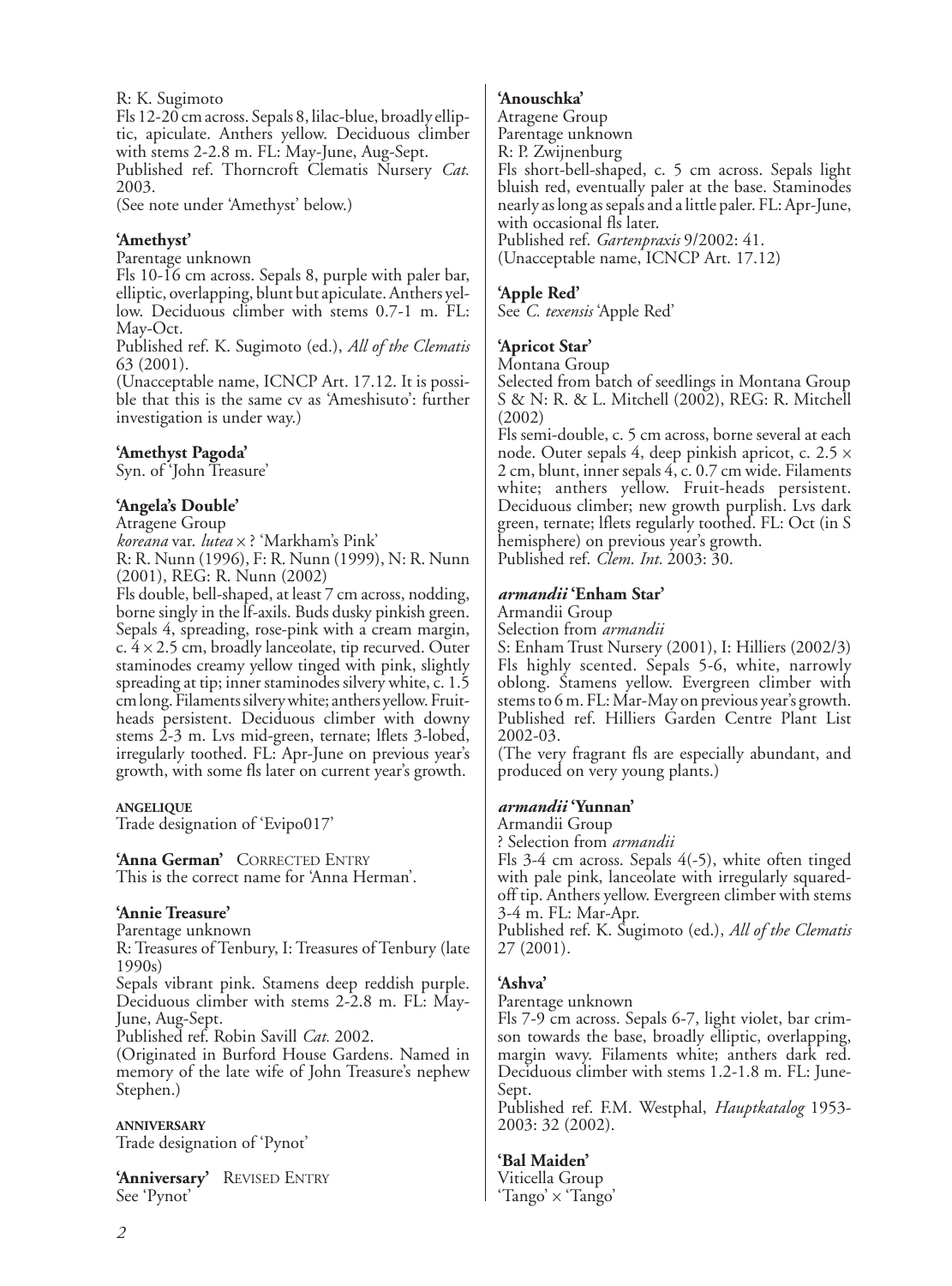R: C. Pridham (2000), F: C. Pridham (2001), N: C. Pridham (2002), REG: C. Pridham (2003)

Fls broadly bell-shaped, c. 5 cm across, nodding, solitary in lf-axils. Sepals 4, dusky pink, shading to cream towards base, with darker pink veining giving a textured appearance,  $2-3 \times 1.5-2$  cm, blunt, margin wavy. Filaments and anthers yellow-green. Deciduous climber with stems to 3 m. Lvs pale green when mature, usually 2-ternate; lflets entire. FL: July-Sept on current year's growth.

('Bal maiden' was the name given to a female worker in Cornish tin mines, who worked on the surface breaking up the rock and ore.)

#### **'Barbara Harrington'**

Late Large-flowered Group Sport from 'Comtesse de Bouchaud' S: D. Harrington (1996), N: D. Harrington, I: Harrington Nurseries (2003)

Fls 10-12 cm across. Buds narrowly ovoid. Sepals 6, red-purple (72A) but more intense, becoming slightly redder between the 3 central veins, outside purple (77B) with a paler bar, downy,  $5.8-6.5 \times 3.5-4$  cm, broadly elliptic, overlapping, pointed, tip recurved, margin wavy. Filaments white, faintly tinged with purple at base; anthers yellow. Achenes round to rhomboid,  $6 \times 5$ -6 mm, flattened; style c. 2 cm, densely downy. Deciduous climber with stems to 3 m. Lvs usually pinnate, sometimes ternate; lflets sparsely downy beneath, entire, lower lflets usually lobed. FL: late June-Sept.

(Named in memory of the discoverer's sister who died of leukemia.)

#### **'Barbara Wheeler'**

Early Large-flowered Group Parentage unknown S: M. Brown (c. 1994), N: M. Brown Fls c. 11 cm across. Sepals white, edge blue-tinged. Deciduous climber with stems to 2.5 m. Lvs pale green. FL: May-June, Aug-Sept. Published refs: Listed in *The RHS Plant Finder* 2002/03 & 2003/04 as offered by Robin Savill

Clematis Specialist, but not listed in his *Catalogue*. (Grown from BCS mixed seed of large-flowered clematis, and named after the raiser's boss at Esso Research.)

#### **'Basil Bartlett'** UPDATED ENTRY

Forsteri Group 'Fairy' x *foetida* R: G. Hutchins Plant male. Fls c. 2.5 cm across. Sepals cream or yellowish. Evergreen climber with stems c. 0.5 m. FL: Mar-Apr.

**'Belyi Tanets'** UPDATED ENTRY Flammula Group *angustifolia* x *recta* R: M.A. Beskaravainaya (1983)

Fls 3-4 cm across, scented, in clusters of 7-9. Sepals 5-6, white, lanceolate, blunt. Anthers pale yellow. Subshrub with non-clinging stems 1-1.3 m. Lvs pinnate with 5-7 oblong-ovate lflets. FL: May-June.

#### **'Berkeley Square'**

Montana Group

Selected from a batch of seedlings in Montana Group S & N: R. & L. Mitchell (2000), REG: R. Mitchell (2002)

Fls 5-6 cm across, unscented, solitary or several together. Sepals 4, delicate pink with white longitudinal streaks,  $2.5-3\times2.7-3$  cm, almost round, overlapping, blunt. Stamens 1-1.5 cm; filaments white; anthers yellow. Deciduous climber. Lvs purple, ternate; lflets toothed, white-hairy on upper side, less hairy beneath. FL: Oct (in S hemisphere) on previous and current year's growth.

Published ref. *Clem. Int.* 2003: 30.

(The name is a play on words - the fl looks square when viewed face-on)

**'Black Tea'** REVISED ENTRY

Reclassified in Early Large-flowered Group

#### **'Black Tibet'**

See *C. tibetana* 'Black Tibet'

#### **'Blauer Achat'**

Integrifolia Group

Parentage unknown

Fls broadly bell-shaped, 4-5 cm across, scented. Sepals 4, blue, recurved from about halfway, margin paler, crinkled. Stamens yellow-green. Stems c. 60 cm. FL: June-Aug.

Syns: *C. integrifolia* 'Blauer Achat'.

Published ref. F.M. Westphal, *Hauptkatalog* 1953- 2003: 68 (2002).

#### **'Blue Dwarf'**

See *C. heracleifolia* 'Blue Dwarf'

#### **'Blue Japan'**

Syn. of *C. integrifolia* 'Ozawa's Blue'

#### **'Blue Mood'**

Heracleifolia Group *tubulosa* x unknown S: White Flower Farm Differs from *C. tubulosa* in having deeper blue, slightly fragrant fls c. 2-3 cm long, and dark red stems. FL: Aug-Sept. Syns: *C. heracleifolia* var. *davidiana* 'Blue Mood'.

Published ref. White Flower Farm *Cat.* Spring 2000.

#### **'Blue Pirouette'**

Integrifolia Group

'Rosea' (Integrifolia Group) x 'Warszawska Nike' R: W. Snoeijer (1992), I: J. van Zoest (2003), REG: W. Snoeijer (2003)

Fls 7-10 cm across, bowl-shaped at first, later the sepals more spreading, up-facing. Sepals 4, violet-blue (93A) with a purple tinge, c.  $8 \times 3$  cm, elliptic-oblanceolate, twisted. Filaments pale violet-blue to white; anthers yellow. Semi-climber with stems to 1.7 m. Lvs dark green, simple or ternate, margin entire; lflets sometimes subternate. FL: summer on current year's growth.

Published ref. *De Boomkwekerij* 4 (4 Jan. 2003): 12.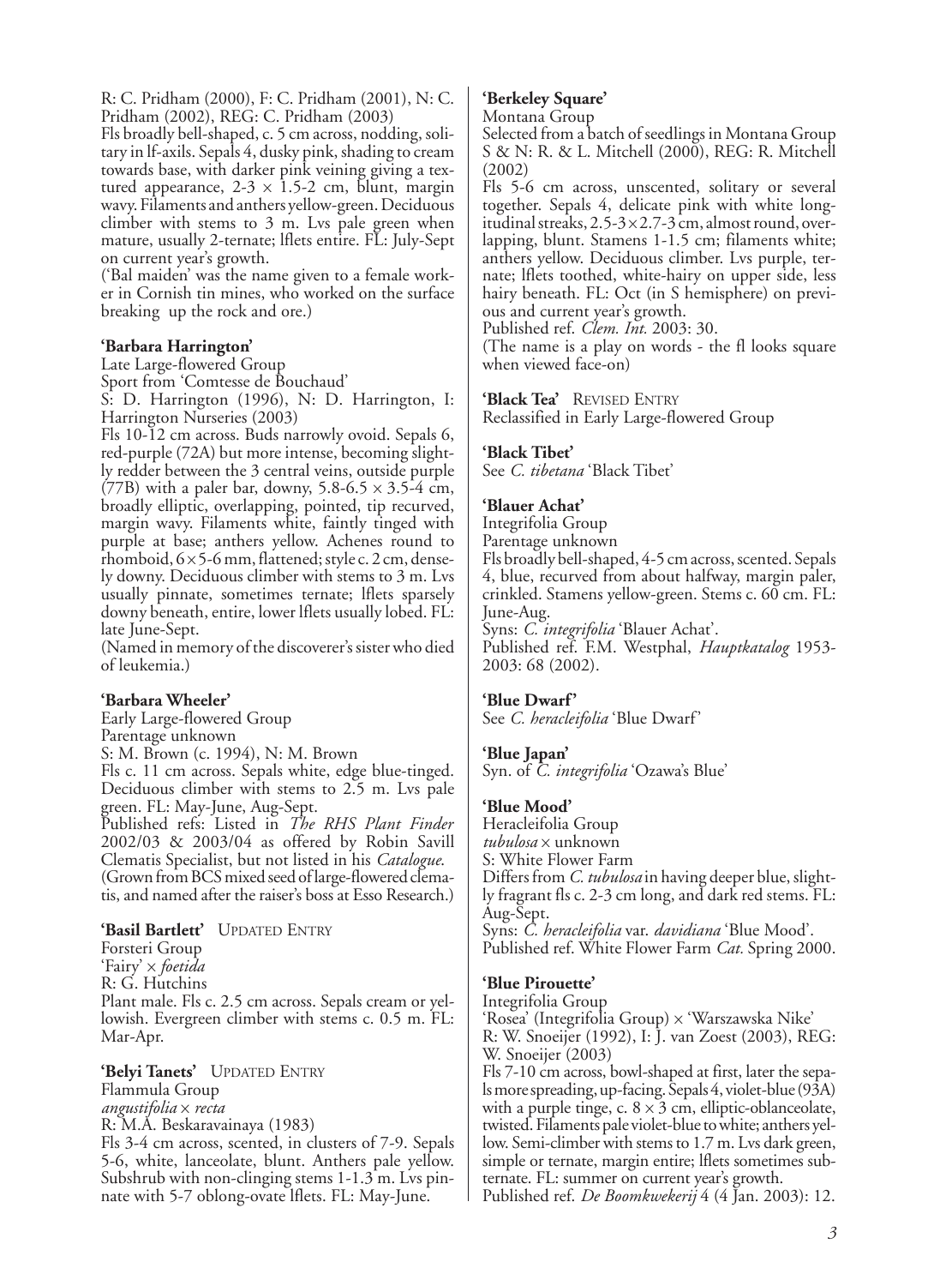#### **'Blue Princess'**

Atragene Group Parentage unknown Fls broadly bell-shaped, 4-6 cm across, nodding. Sepals 4, blue, elliptic. Staminodes white, some tinged with yellow-green. Deciduous climber with stems 1.8-3.5 m. FL: Apr-June, with some in Aug. Syns: *C. alpina* 'Blue Princess'. Published ref. F.M. Westphal, *Hauptkatalog* 1953- 2003: 50 (2002).

# **'Blue Scent'**

Atragene Group Parentage unknown Fls broadly bell-shaped, 5-8 cm across, scented. Sepals 4, light blue. Staminodes white. Deciduous climber with stems 1.8-3.2 m. FL: May-June and sometimes Aug-Sept. Syns: *C. fauriei* 'Blue Scent'.

Published ref. F.M. Westphal, *Hauptkatalog* 1953- 2003: 54 (2002).

# **'Blue Stream'**

Atragene Group Parentage unknown Fls double, 5-7 cm across. Sepals violet. Deciduous climber with stems to 2 m. FL: May-June. Published ref. J. van Zoest *Clematis Cat.* 2001.

#### **BOURBON**

Trade designation of 'Evipo018'

#### **'Brewster'**

Montana Group

Parentage unknown S: B. Rogerson, F: B. Rogerson, N: Pacific Northwest Clematis Society, I: Joy Creek Nursery (2001), REG: Pacific Northwest Clematis Society (2001)

Fls c. 10 cm across, strongly vanilla-scented. Sepals 4, rich rose-pink, paler towards the base, outside barred with darker rose-pink,  $5 \times 2.5$ -3 cm, elliptic, blunt. Filaments white; anthers yellow. Deciduous climber with stems 5-7 m, new growth bronze-red, retaining this colour for a long time. Lvs dark green; lflets irregularly toothed. FL: Apr-early May on previous year's growth.

Published ref. *Clem. Int.* 2002: 14.

(Named for Brewster Rogerson, founder and President of the Pacific Northwest Clematis Society, whose clematis collection is probably the largest in the USA.)

**'Brocade'** UPDATED ENTRY

Viticella Group

Parentage unknown

R: B. Fretwell (c. 1993)

Fls c. 7.5 cm across. Sepals 4, light orange-red, ageing to pale pinkish red, developing a slight twist with age and also recurving slightly. Stamens creamy yellow. Deciduous climber with stems 3-4 m. FL: July-Sept.

Syns: *C. viticella* 'Brocade'. Published ref. Howells 1998: 92.

# **'Brookfield Clove'**

See *C. montana* var. *rubens* 'Brookfield Clove'

### **'Carnival'**

Early Large-flowered Group 'Barbara Jackman' x 'Generał Sikorski' R: Spring Valley Greenhouse, Inc. (1989), F: Spring Valley Greenhouse, Inc. (2000), N: (2001), REG: J.P. Van Laeken (2001) Fls 15-20 cm across. Sepals 6, light blue with deep lavender bar,  $7.5{\text -}10 \times 2.5{\text -}5$  cm, elliptic, pointed, margin wavy. Stamens yellow. Deciduous climber with stems 2-2.6 m. Lvs mid-green, ternate; lflets entire. FL: May-June on previous year's growth. Published ref. *Clem. Int.* 2002: 14.

# **'Carol Lim'**

Integrifolia Group

*integrifolia* (s) x *fusca*

R: R. Van Loon (1989), F: R. Van Loon (1994), N: R. Van Loon (2003), REG: R. Van Loon (2003)

Fls narrowly bell-shaped, c. 4 cm across, nodding, solitary on downy stalks in the lf-axils. Sepals 4, purple,  $2.5 \times 1$  cm, thick and fleshy, lanceolate, outside with a central rib, tip pointed, recurved, margin white-hairy. Filaments white; anthers brown, fawnhairy. Fruit-heads persistent. Herbaceous climber with brown stems c. 2.5 m, new growth green. Lys mid-green, 2-ternate; lflets entire. FL: July on current year's growth.

(Named after Carol Lim of Pennsylvania, USA, a gardening friend of the raiser.)

# x *cartmanii* **'Snow Valley'**

Forsteri Group

*C*. x *cartmanii* x *C.* x *cartmanii*

R: A.R. White (1994)

Fls female, 3-4 cm across, cup-shaped, produced in clusters in the lf-axils. Sepals white, shading to green at the base. Evergreen climber with stems growing 20-30 cm each season. Lvs dark green, finely cut, tinted bronze when young. FL: Apr-May on previous year's growth.

#### x *cartmanii* **'White Abundance'**

Forsteri Group

*C*. x *cartmanii* x *C*. x *cartmanii*

R: A.R. White (1994)

Fls male, 4-5 cm across, opening flat, produced in clusters in the lf-axils. Sepals white. Anthers pink. Evergreen climber with stems growing 60-90 cm each season. Lvs dark green, finely cut, tinted bronze when young. FL: Apr-May on previous year's growth.

# **CASSIS**

Trade designation of 'Evipo020'

#### **CEZANNE**

Trade designation of 'Evipo023'

#### **'Chacewater'**

Viticella Group 'Tango' x unknown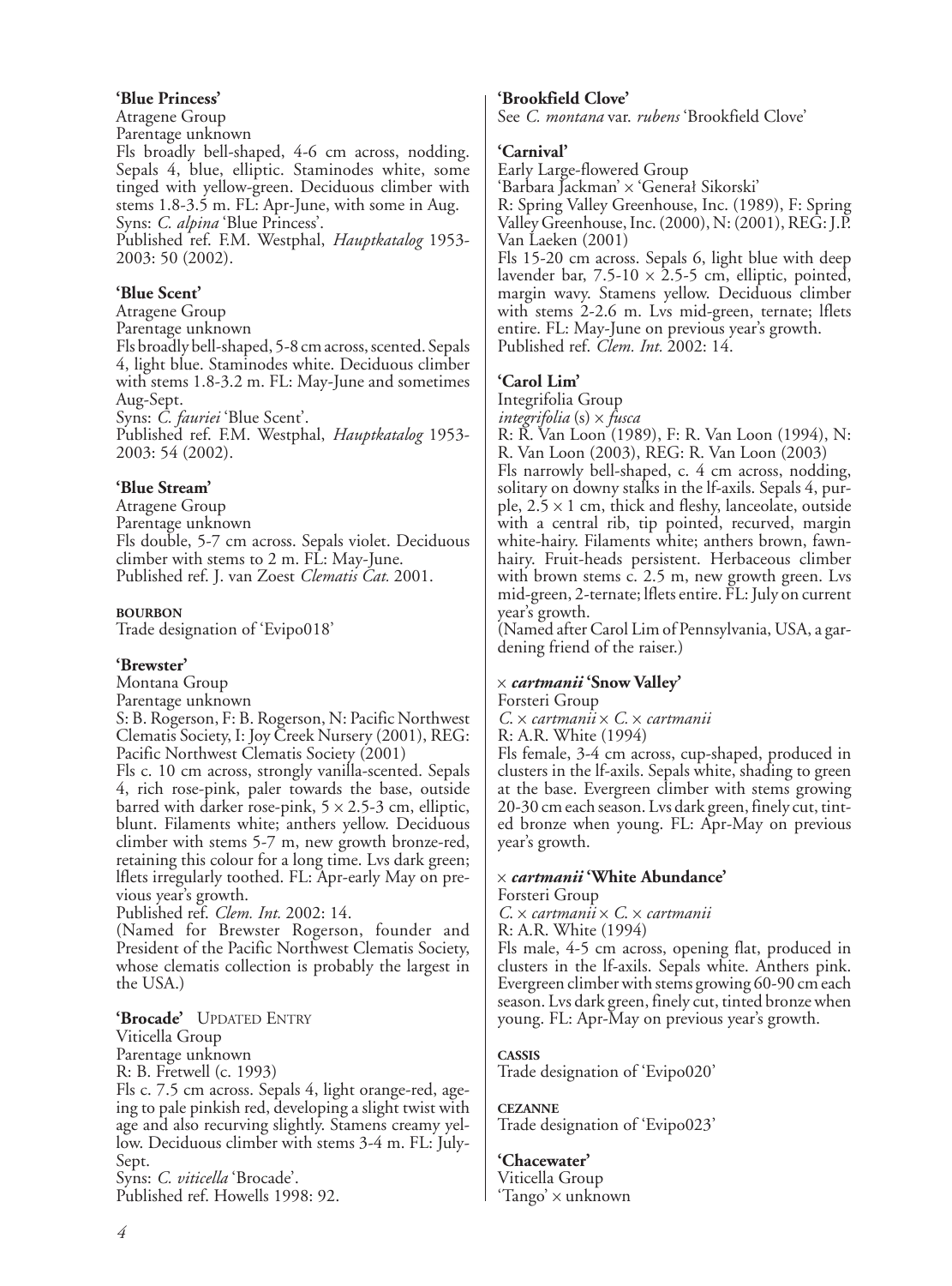R: C. Pridham (1999), F: C. Pridham (2000), N: C. Pridham (2001), REG: C. Pridham (2003)

Fls 6-7 cm across, broadly bell-shaped, nodding, borne singly in leaf-axils. Sepals 4, white with broad pale violet margin,  $3-3.5 \times 2$  cm, blunt. Filaments yellowgreen; anthers greenish brown. Deciduous climber with stems to 3 m. Lys pale green when mature, ternate; lflets entire, lateral lflets often 2-lobed, terminal lflet ternate. FL: July-Sept on current year's growth. (Named after the village where the raiser's nursery is situated.)

#### **CHANTILLY**

Trade designation of 'Evipo021'

#### *chiisanensis* **'Monika'**

Atragene Group

? Selection from *chiisanensis* Fls bell-shaped, 5-7 cm across, nodding. Sepals light red-brown, yellow-green towards tip, inside yellowgreen, spreading at tip. Deciduous climber with stems 2-3.5 m. FL: May-June, July-Sept. Published ref. F.M. Westphal, *Hauptkatalog* 1953-

2003: 54 (2002). (Unacceptable name, ICNCP Art. 26.1)

#### **CHINOOK**

Trade designation of 'Evipo013'

#### **'Christine'**

Early Large-flowered Group Parentage unknown S: S. & J. Bird, N: S. & J. Bird (2001), I: S. & J. Bird (2001), REG: S. & J. Bird (2001)

Fls semi-double and double, 10-12 cm across, solitary. Sepals more than 20, pale lavender with pale reddish bar on first opening, c.  $5.5 \times 3$  cm, broadly lanceolate, pointed, twisted, margin wavy. Filaments cream; anthers cream with red connective. Deciduous climber; new growth bronze. Lvs ternate; lflets entire, wavy, downy beneath. FL: May-June on previous year's growth, Aug-Sept on current year's growth. Published ref. *Clem. Int.* 2002: 14. (Named after the originator's daughter.)

#### **'Cinderella'**

Atragene Group

*fauriei* x *macropetala*

Fls 5-7 cm across, scented. Sepals light blue. Staminodes white. Deciduous climber with stems 2- 3.2 m. FL: May-June, and often again Aug-Sept. Published ref. F.M. Westphal, *Sorte- und Preisliste* 20, 33 (2002).

#### **'Constantin'**

Atragene Group Parentage unknown

R: P. Zwijnenburg

Fls narrowly bell-shaped. Sepals shining pink with lighter veins, 6-8 cm long, narrowly ovate, longpointed. Staminodes considerably shorter than sepals. FL: Apr-June, with occasional fls later. Published ref. *Gartenpraxis* 9/2002: 41.

*crispa* **'Anne Harvey'** Syn. of 'Anne Harvey'

#### **CRYSTAL FOUNTAIN**

Trade designation of 'Fairy Blue'

#### **'Daan'**

Atragene Group Parentage unknown R: P. Zwijnenburg Fls broadly bell-shaped, 9-10 cm across, nodding. Sepals 4, lilac-red, partly with light veining, narrowly ovate, blunt. Staminodes ivory-white, distinctly shorter than sepals. FL: Apr-June, with occasional fls later.

Published ref. *Gartenpraxis* 9/2002: 41.

#### **'Dārta'**

Integrifolia Group 'Alionushka' (s) x unknown R: A. Irbe (1997), F: A. Irbe (1999), N: A. Irbe (2003), REG: A. Irbe (2003) Fls broadly bell-shaped, 5-7 cm across, nodding. Sepals 4, mid-pink, rhombic, c.  $5 \times 3$  cm, blunt. Filaments green; anthers greenish yellow. Deciduous climber with stems 2-3 m, new growth brownish. Lvs dark green, simple, ternate, or pinnate with 5-7 entire

lflets. FL: July-Sept on current year's growth.

(Dārta is a Latvian female name.)

#### **'Debbie's Star'**

Montana Group

Parentage unknown

S & N: R. & L. Mitchell (2002), REG: R. Mitchell (2002)

Fls double, 4-5 cm across, faintly scented, borne several at each node. Outer sepals 4, mid-pink, c.  $1 \times 2$ cm, pointed, blunt or notched, inner sepals up to 10, c. 0.7 cm wide, pointed. Filaments white; anthers yellow. Fruit-heads persistent. Deciduous climber; new growth brownish. Lvs deep green, ternate; lflets regularly toothed. FL: Oct (in S hemisphere) on previous year's growth.

Published ref. *Clem. Int.* 2003: 30.

(Found at Innes Road Medical Centre in Christshurch, New Zealand and named after the Receptionist.)

#### **'Dirk Chevalier'**

Viorna Group

'Mevrouw Le Coultre' (s) x *viorna*

R: R. Van Loon (1990), F: R. Van Loon (1995), N: R. Van Loon (2003), REG: R. Van Loon (2003)

Fls broadly bell-shaped, 4.5 cm across, outward-facing, solitary on downy stalks in lf-axils. Sepals 5, purplish pink with tiny white spots, outside white tinged with light purple,  $4.5 \times 1.8$  cm, thick and fleshy, obovate, outside downy on the ribs, margin minutely crinkled, tip pointed and recurved. Filaments white; anthers cream. Herbaceous climber with brown stems c. 2.5 m, new growth green. Lvs mid-green, 2-ternate; lflets entire. FL: July.

(Named after the President of the Koninklijke Tuin-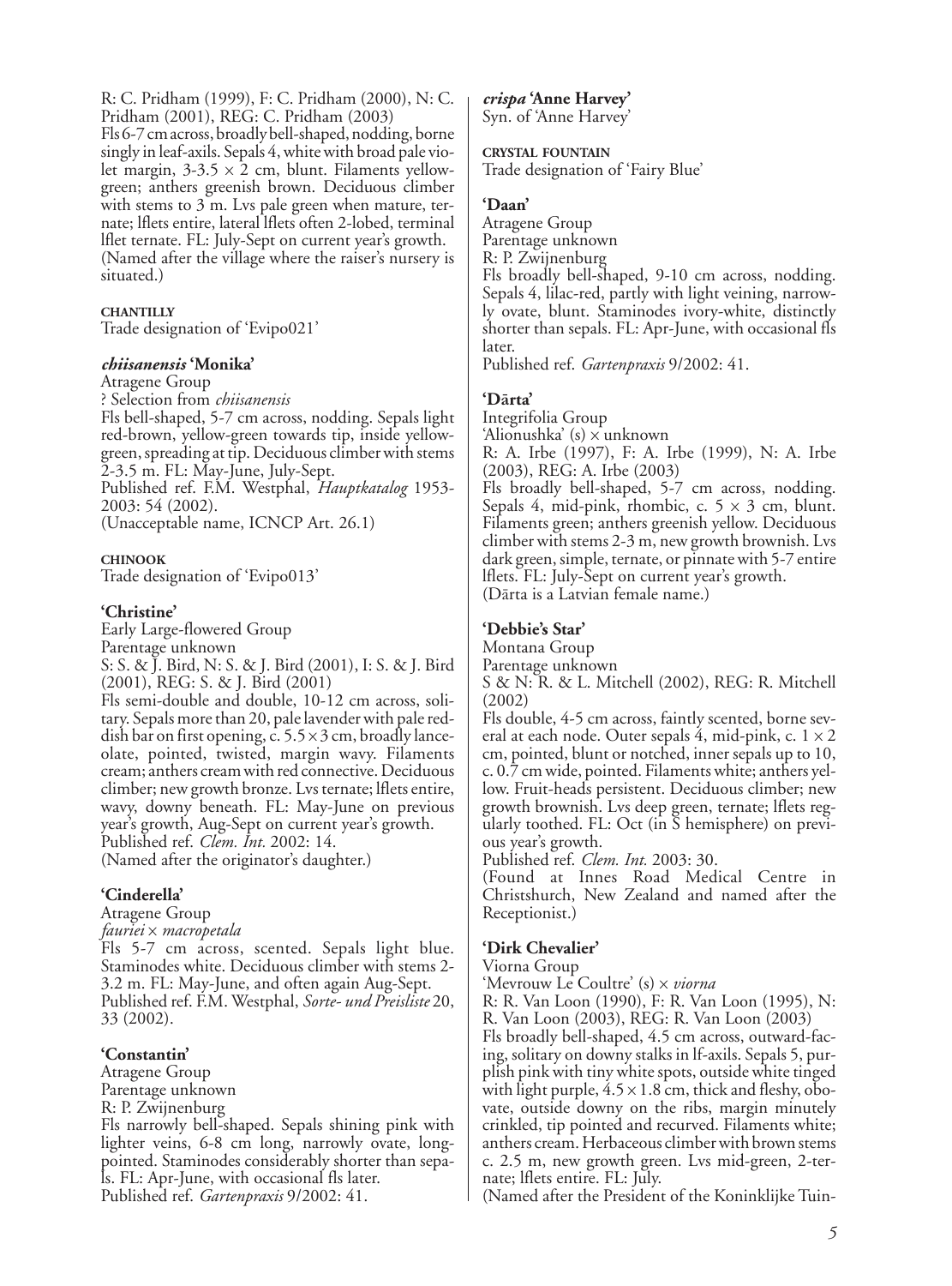an Landbouwmaatschappij van Antwerpen. The raiser reported that this cv appears to be sterile.)

#### **'Doctor Penelope'**

Montana Group Parentage unknown F & N: R. & L. Mitchell (2000), REG: Bayliss

Nurseries Ltd. (2001) Fls c. 5 cm across, broadly bell-shaped to flattish, borne several together in the lf-axils. Sepals 4, cream, c.  $2.5 \times 1$  cm, oblong, pointed. Filaments greenish white; anthers yellow. Deciduous climber. Lvs green when young, becoming purple at flowering time and then reverting to mid-green, in autumn with reddish tints, ternate; lflets regularly toothed. FL: Nov (in S hemisphere) on previous year's growth.

Published ref. *Clem. Int.* 2002: 16.

(Found in the garden of "Dr Penelope".)

### **'Doroth'**

Misspelling of 'Dorath'

### **'Dundaga'**

Atragene Group

'Propertius' x unknown

R: A. Irbe (1997), F: A. Irbe (1999), N: A. Irbe (2003), REG: A. Irbe (2003)

Fls semi-double, broadly bell-shaped, 7-10 cm across, nodding, solitary in lf-axils. Sepals 4, dark violet-pink with dark purple at the base,  $4-5 \times 2$  cm, lanceolate, pointed. Outer staminodes 12, pale violet-pink, 3-4 cm long; inner staminodes creamy violet-pink, c. 2 x 0.5 cm. Filaments creamy white; anthers creamy yellow. Fruit-heads persistent. Deciduous climber with stems 2-3 m. Lvs mid-green, ternate to almost 2-ternate; lflets regularly toothed. FL: (Apr-)May-June on previous year's growth, with a few in Aug.

(Dundaga is an old Latvian town where there is a castle dating from 1249. It is the town where the raiser's wife was born.)

# **'Eclips'**

Heracleifolia Group Parentage unknown R: P. Zwijnenburg (pre 1999), I: P. Zwijnenburg (1999) Fls c. 4 cm across. Sepals dark blue. Stems to 60 cm. FL: July-Aug. Published ref. J. van Zoest *Clematis Cat.* 2002-03.

#### **ELEANOR OF GUILDFORD**

Trade designation of 'Notpy'

**'Eleanor of Guildford'** REVISED ENTRY See 'Notpy'

#### **'Elfin'**

Forsteri Group ? Selection from 'Lunar Lass' S: G. Hutchins Fls female. Sepals yellow-green. Young growth variegated with cream and pink.

**'Elten'** UPDATED ENTRY Montana Group 'Mayleen' x unknown R: W. Straver (1995) Fls c. 6 cm across, scented. Sepals white, overlapping. Deciduous climber with stems 4-6 m. Lvs purple-red. FL: Apr-June. Syns: *C. montana* 'Elten'. Published ref. J. van Zoest *Clematis Cat*. 1999.

### **'Emerald Stars'**

Forsteri Group *cunninghamii* (syn. *parviflora*) x unknown R: G. Hutchins (c. 1987), N: G. Hutchins (c. 1999) Fls male, c. 2 cm across, star-like. Sepals yellow-green. Evergreen with hairless stems 1-1.3 m. Lvs dark glossy green, ternate; lflets deeply lobed. FL: Apr-May. Published ref. Sheila Chapman Clematis *Cat.* 2002.

### **'Emogi'**

Misspelling of 'Emajögi'

#### **'Enham Star'**

See *C. armandii* 'Enham Star'

### **'Ester'**

Early Large-flowered Group Parentage unknown Fls 13-15 cm across. Sepals white. Anthers light brown to reddish. Deciduous climber with stems 2- 2.5 m. FL: May-June, Aug. Published ref. F.M. Westphal, *Sorte- und Preisliste* 12 (2002).

# **'Eva'**

Atragene Group Parentage unknown R: P. Zwijnenburg Fls broadly bell-shaped, 8-10 cm across, nodding. Sepals 4, light bluish red, veined paler and paler on margin, broadly lanceolate, tip spreading. Staminodes many, paler than sepals and distinctly shorter. FL: Apr-June, with occasional fls later. Published ref. *Gartenpraxis* 9/2002: 41. (Unacceptable name, ICNCP Art. 26.1)

# **'Evipo001'**

Parentage unknown R: R.J. Evison & Poulsen Roser A/S, I: Evison/Poulsen (2004) Fls 9-10 cm across, semi-nodding. Sepals 4, violetblue. Anthers yellow. Stems 2.5-3 m. FL: July-Sept. Trade designation: WISLEY. (Named (trade designation) after the RHS Garden at Wisley.)

#### **'Evipo002'**

Parentage unknown R: R.J. Evison & Poulsen Roser A/S, I: Evison/Poulsen (2004) Fls c. 12-15 cm across. Sepals deep red. Anthers yellow. Stems 2-2.5 m. FL: June-Sept. Trade designation: ROSEMOOR.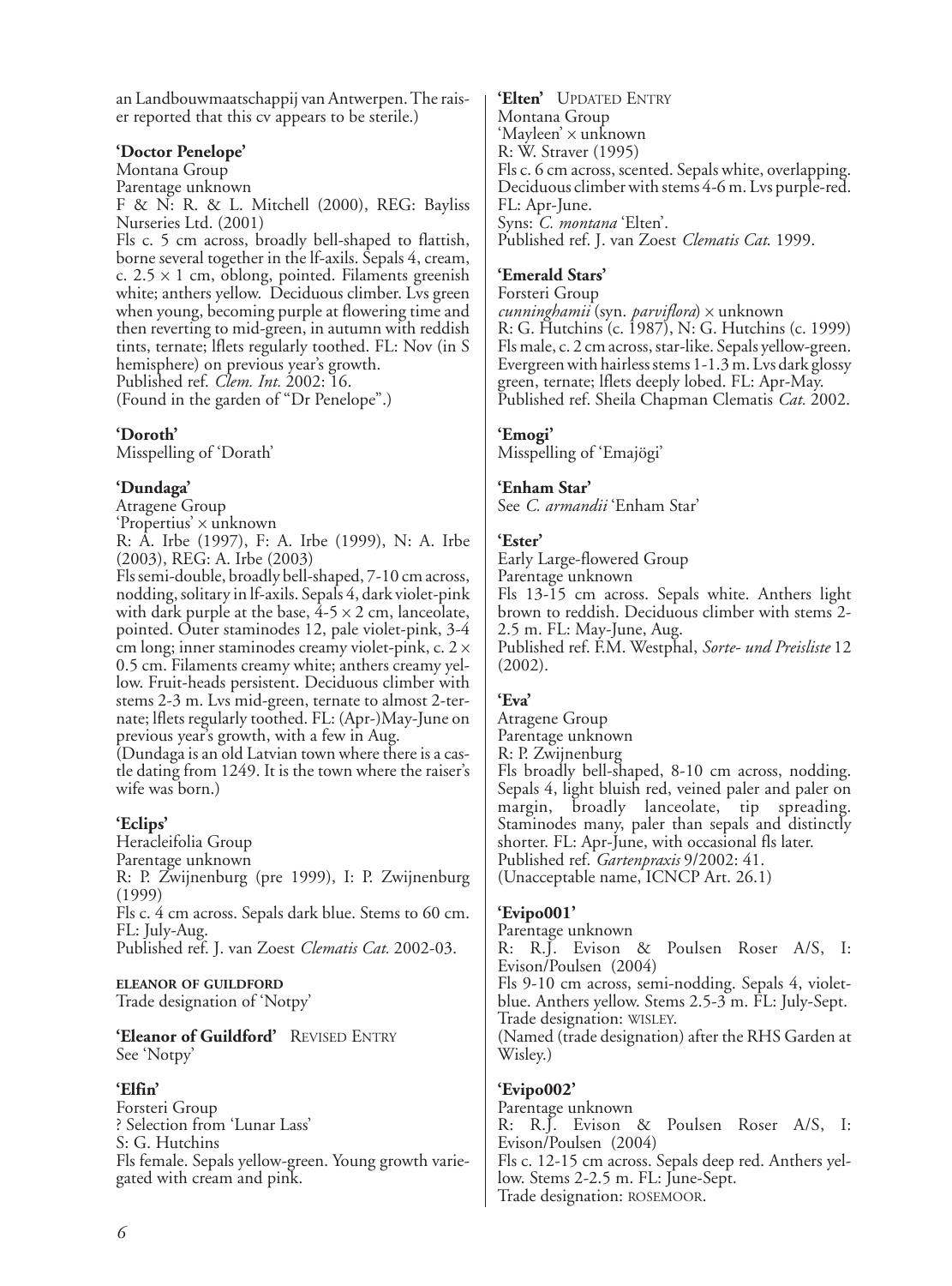(Named (trade designation) after Rosemoor, the RHS garden in Devon.)

# **'Evipo004'**

Parentage unknown

R: R.J. Evison & Poulsen Roser A/S, I: Evison/Poulsen (2004)

Fls c. 8-12 cm across. Sepals 4, dark violet, narrow, twisted. Anthers yellow. Stems 2-3 m. FL: May-June. Trade designation: HARLOW CARR.

(Named (trade designation) after Harlow Carr, the RHS garden in Yorkshire.)

# **'Evipo005'**

#### Parentage unknown

R: R.J. Evison & Poulsen Roser A/S, I: Evison/Poulsen (2002)

Fls double, 8-11 cm across. Sepals 6, creamy white in summer to greenish white in late autumn, overlapping, falling before the central rosette of creamy white pointed staminodes. Stems 2-3 m. FL: June-Sept. Trade designation: PEPPERMINT.

### **'Evipo006'**

Parentage unknown

R: R.J. Evison & Poulsen Roser A/S, I: Evison/Poulsen (2002)

Fls double, 8-12 cm across. Sepals 6, creamy white in summer, creamy green in autumn, overlapping, tip recurving giving the fl a rounded appearance. Staminodes purple. Stems 2-3 m. FL: June-Sept. Trade designation: VIENNETTA.

# **'Evipo007'**

Parentage unknown

R: R.J. Evison & Poulsen Roser A/S, I: Evison/Poulsen (2002)

Fls 5-8 cm across. Sepals 4-6, dark violet, elliptic, pointed, margin wavy. Filaments pale; anthers violet. Deciduous (evergreen under glass) with non-climbing stems 2-3 m. FL: June-Sept. Trade designation: VICTOR HUGO.

# **'Evipo009'**

Parentage unknown

R: R.J. Evison & Poulsen Roser A/S, I: Evison/Poulsen (2004)

Fls c. 12-15 cm across. Sepals creamy white with a hint of green. Anthers pinkish brown. Stems 2-2.5 m. FL: Apr-June, Sept.

Trade designation: HYDE HALL.

(Named (trade designation) after Hyde Hall, the RHS garden in Essex.)

# **'Evipo010'**

See *C. montana* 'Evipo010'

# **'Evipo012'**

Parentage unknown R: R.J. Evison & Poulsen Roser A/S, I: Evison/Poulsen (2003) Fls broadly bell-shaped, nodding, scented. Sepals 4,

pink, twisting as fl opens. Stamens yellow. Stems non-

climbing, herbaceous, 1-1.2 m. Lvs simple, elliptic. FL: July-Sept. Trade designation: MEDLEY.

# **'Evipo013'**

Parentage unknown

R: R.J. Evison & Poulsen Roser A/S, I: Evison/Poulsen (2003)

Fls broadly bell-shaped, nodding. Sepals 4, mid violet-blue, twisted, tip recurved. Stamens yellow. Stems non-climbing, herbaceous, 1-1.2 m. Lvs simple, elliptic. FL: July-Sept.

Trade designation: CHINOOK.

# **'Evipo014'**

Parentage unknown

R: R.J. Evison & Poulsen Roser A/S, I: Evison/Poulsen (2003)

Fls broadly bell-shaped, slightly scented, nodding. Sepals 4, white, becoming twisted as fl opens, tip recurved, margin minutely crinkled. Stamens yellow. Stems non-climbing, herbaceous, 1-1.2 m. Lvs simple, elliptic. FL: July-Sept. Trade designation: GAZELLE.

### **'Evipo015'**

# Parentage unknown

R: R.J. Evison & Poulsen Roser A/S, I: Evison/Poulsen (2003)

Fls broadly bell-shaped, nodding. Sepals 4, dark pink, twisting as fls open. Stamens yellow. Stems nonclimbing, herbaceous, 1-1.2 m. Lvs simple, elliptic. FL: July-Sept.

Trade designation: SAVANNAH.

# **'Evipo017'**

Parentage unknown

R: R.J. Evison & Poulsen Roser A/S, I: Evison/Poulsen (2002)

Fls 12-14 cm across. Sepals 6, pale lilac-blue, elliptic, overlapping, pointed, margin slightly wavy. Anthers light brown. Stems 1.5-2 m. FL: June-July. Trade designation: ANGELIQUE.

#### **'Evipo018'**

Parentage unknown

R: R.J. Evison & Poulsen Roser A/S, I: Evison/Poulsen (2002)

Fls 12-15 cm across. Sepals 6, red, broadly elliptic, overlapping. Anthers yellow. Deciduous climber with stems 1.5-2 m. FL: early- to mid-summer. Trade designation: BOURBON.

#### **'Evipo019'**

Parentage unknown

R: R.J. Evison & Poulsen Roser A/S, I: Evison/Poulsen (2002)

Fls 10-15 cm across. Sepals 6-8, mauve, broadly elliptic, overlapping, pointed, margin somewhat crinkled. Anthers purple-red. Deciduous climber with stems to 2 m. FL: June-July.

Trade designation: PARISIENNE.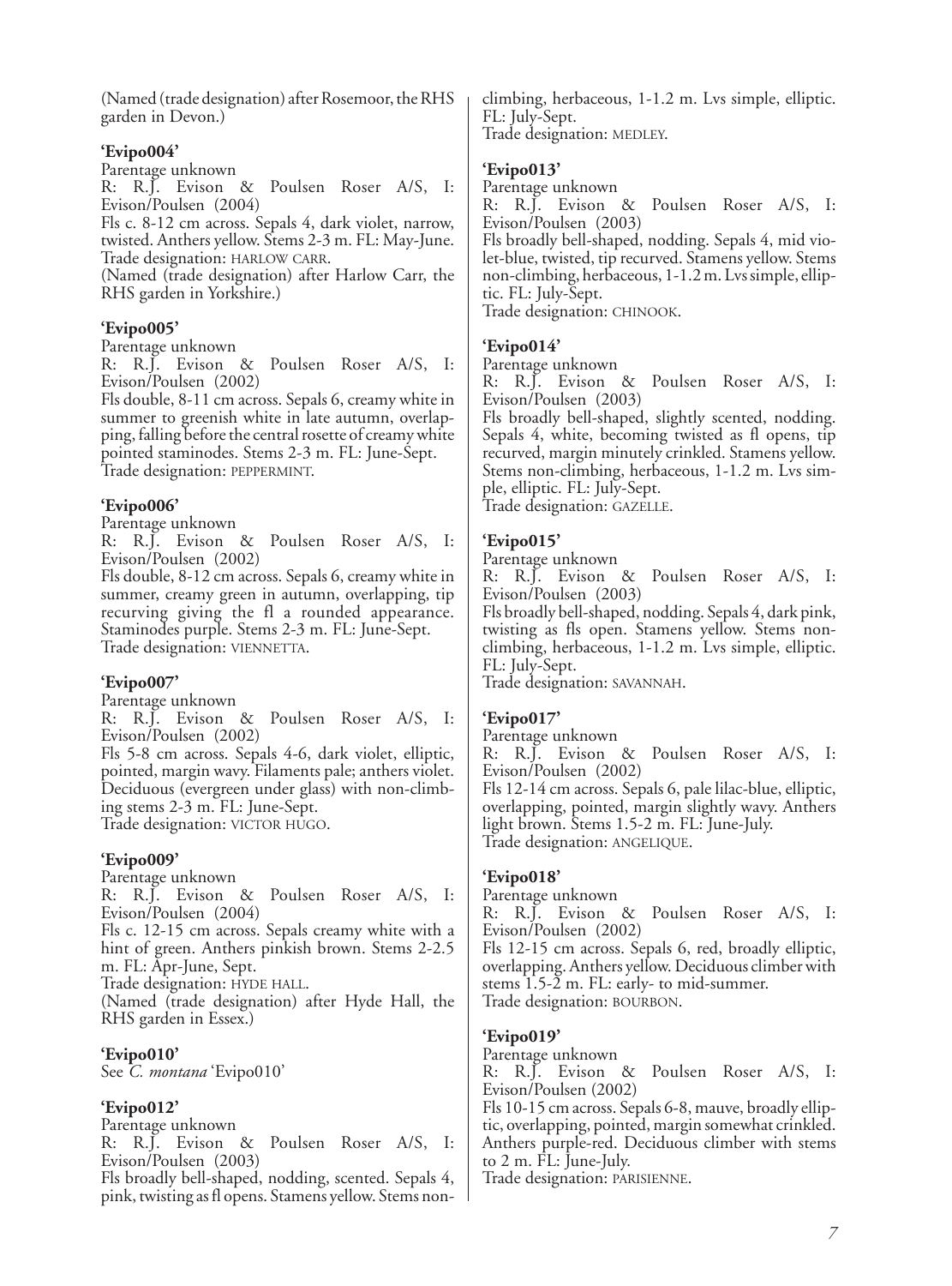#### **'Evipo020'**

Parentage unknown

R: R.J. Evison & Poulsen Roser A/S, I: Evison/Poulsen (2003)

Fls double, 8-11 cm across. Outer sepals 6, plum-red, elliptic, overlapping, pointed, falling away to leave the tight central rosette of staminodes. Staminodes plum-red. Semi-evergreen climber with stems 2-3 m. FL: early summer to early autumn.

Trade designation: CASSIS.

#### **'Evipo021'**

Parentage unknown

R: R.J. Evison & Poulsen Roser A/S, I: Evison/Poulsen (2003)

Fls single and sometimes semi-double, 10-15 cm across. Sepals 5-8, very pale pink, with deeper pink bar that becomes more pronounced as sepals age to white. Filaments white; anthers dark red. Stems 1.5- 2 m. FL: early to mid-summer.

Trade designation: CHANTILLY.

### **'Evipo023'**

Parentage unknown

R: R.J. Evison & Poulsen Roser A/S, I: Evison/Poulsen (2002)

Fls 14-18 cm across. Sepals 6, sky-blue, elliptic, overlapping, pointed. Anthers yellow. Stems 1.5-2 m. FL: June-July.

Trade designation: CEZANNE.

#### **'Evipo024'**

Parentage unknown

R: R.J. Evison & Poulsen Roser A/S, I: Evison/Poulsen (2002)

Fls 13-15 cm across. Sepals 6, dusky mid-red with a brighter red bar, elliptic, overlapping, pointed. Anthers reddish brown. Stems 1-1.5 m. FL: June-July.

Trade designation: PICARDY.

# **'Evipo025'**

Parentage unknown R: R.J. Evison & Poulsen Roser A/S, I: Evison/Poulsen (2002) Fls 14-16 cm across. Sepals 6, maroon-red, elliptic, overlapping, pointed. Anthers red fading to mauve. Stems 1.5-2 m. FL: June-July. Trade designation: VERSAILLES.

#### **'Evipo029'**

Parentage unknown R: R.J. Evison & Poulsen Roser A/S, I: Evison/Poulsen (2003) Fls single and semi-double, 10-14 cm across. Sepals silvery blue, margin ruffled. Anthers red/brown. Stems 1-1.5 m. FL: early to mid-summer. Trade designation: FILIGREE.

# **'Evipo030'**

Parentage unknown R: R.J. Evison & Poulsen Roser A/S, I: Evison/Poulsen (2003)

Fls 8-12 cm across. Sepals pale violet-mauve with slight pinkish bar, pointed, margin ruffled. Anthers pink. Stems 1-1.5 m. FL: early to mid-summer. Trade designation: THUMBELINA.

# **'Fairydust'**

Viticella Group

Sport from 'Venosa Violacea' S: Spring Valley Greenhouse, Inc. (1999), N: (2001), REG: J.P. Van Laeken (2001) Fls c. 10 cm across. Sepals 4-6, pale lilac with whitish bar, c.  $5 \times 2.5$  cm, broadly elliptic, usually overlapping, pointed. Filaments white; anthers purple. Deciduous climber with stems 3.3-4 m. Lvs midgreen, ternate, the lflets further divided. FL: June-Sept on current year's growth.

Published ref. *Clem. Int.* 2002: 16.

# **'Fascination'**

Integrifolia Group *C.* x *diversifolia* 'Olgae' x *fusca* R: W. Snoeijer (1992), I: J. van Zoest (2003), REG: W. Snoeijer (2003) Fls urn-shaped, 2.5-4 cm across, nodding, slightly scented. Sepals 4, glossy violet (79A) outside, inside violet (83A), c.  $3.5 \times 1.4$  cm, lanceolate, thick and fleshy, tip recurved. Filaments white; anthers yellow. Semiclimber with stems 1.3-1.8 m. Lvs mid-green, with 3- 5 entire lflets. FL: June-Aug on current year's growth. Syns: *C. integrifolia* 'Fascination'.

Published ref. J. van Zoest *Clematis Cat.* 2002-03.

# *fauriei* **'Blue Scent'**

Syn. of 'Blue Scent'

# **'Felicia'**

Atragene Group Parentage unknown R: P. Zwijnenburg

Fls narrowly bell-shaped, nodding. Sepals 4, pale lilac with paler veins, 5-7 cm long, narrowly ovate, longpointed, tip spreading. Staminodes c. two-thirds as long as sepals, only a little paler. FL: Apr-June, with occasional fls later. Published ref. *Gartenpraxis* 9/2002: 41.

(Unacceptable name, ICNCP Art. 17.13)

#### **FILIGREE**

Trade designation of 'Evipo029'

# *flammula* **var.** *flavescens*

Error for *C. flammula* var. *fragrans* Published ref. Listed in *The RHS Plant Finder* 2003/04 as offered by Robin Savill Clematis Specialist.

**'Flavia'** CORRECTED ENTRY Atragene Group Correct name is *C. sibirica* 'Flavia', because this cv is a selection from *C. sibirica*.

**'Florentine'** Atragene Group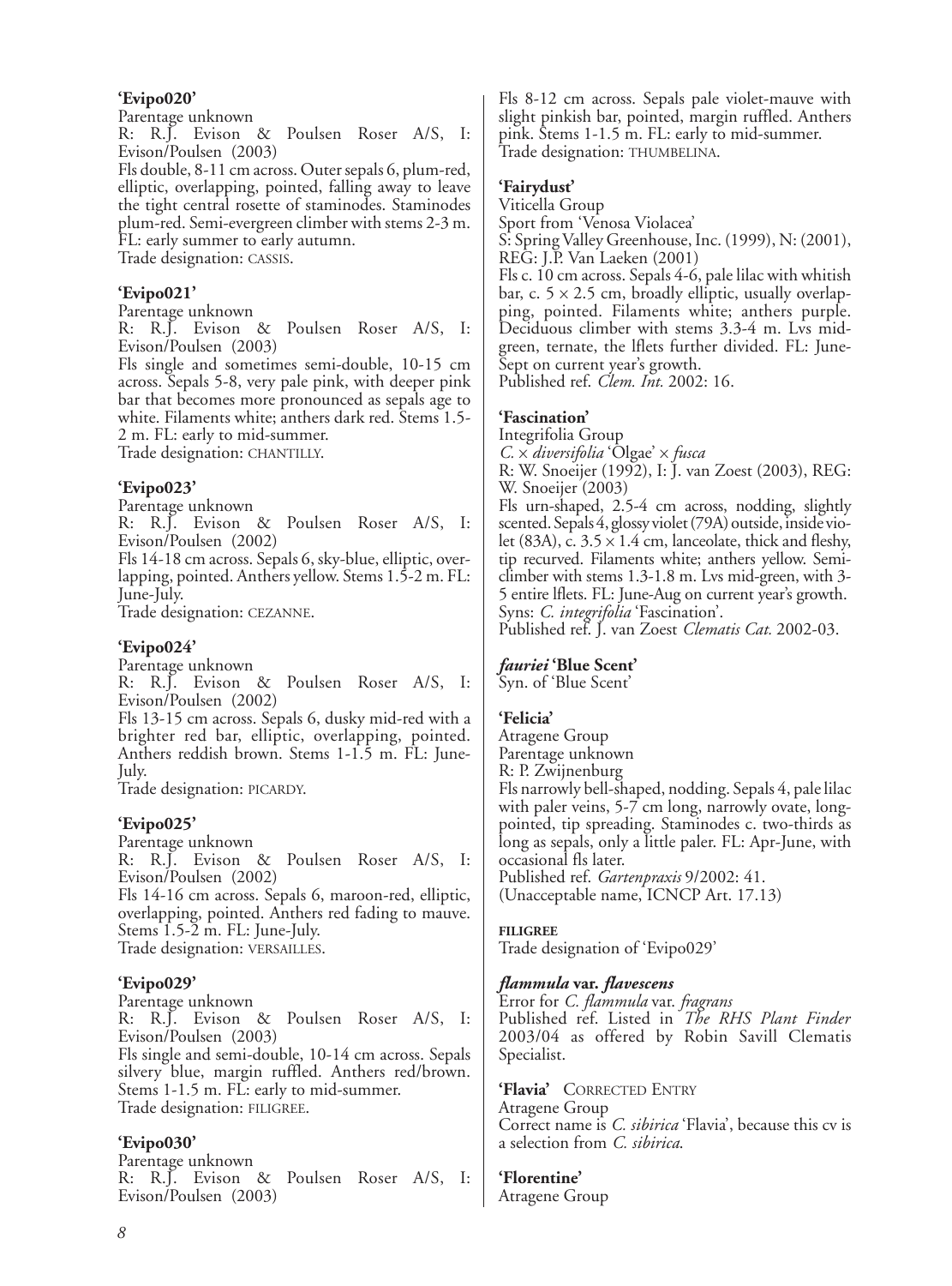Parentage unknown

R: P. Zwijnenburg

Fls broadly bell-shaped, 6-7 cm across, nodding. Sepals 4, shiny bluish red with darker veins, lanceolate, shortly pointed, tip spreading Staminodes short, paler than sepals. FL: Apr-June, with occasional fls later.

Published ref. *Gartenpraxis* 9/2002: 41.

# **'Fond Memories'**

Early Large-flowered Group

*florida* var. *sieboldiana* x unknown

S: Thorncroft Clematis Nursery (1999), F: Thorncroft Clematis Nursery (1999), N: Thorncroft Clematis Nursery (2003), REG: Thorncroft Clematis Nursery (2003)

Fls 12-17 cm across, solitary in lf-axils. Sepals 6, pale rosy lavender with a satiny sheen and with noticeable tinted veins, merging into a white bar, margin narrowly outlined with deep rosy lavender that also spreads onto the sepal tip, outside deeper rosy lavender, with deep rose-pink on the 3 raised ribs, ovateelliptic, overlapping, apiculate. Filaments white; anthers dark red-purple. Deciduous climber (semievergreen under glass) with stems 2-2.6 m, with new growth varying in colour from green to reddish brown. Lvs mid-green, 2-ternate; lflets entire or irregularly lobed. FL: June-Sept on current year's growth.

# **'Forever'**

Parentage unknown

R: B. Fretwell

Fls c. 10 cm across. Sepals 6-7, pink with a silvery sheen and a darker pink bar. Anthers yellow. Deciduous climber with stems 1.5-2 m. FL: July-Sept.

(Originally called 'Mercury' but this name is unacceptable (ICNCP Art. 17.12 and 26.1).)

# **'Fragrant Joy'**

Forsteri Group *petriei* 'Princess' x *marmoraria* R: G. Hutchins Fls male, fragrant. Sepals yellow-green. Similar to 'Pixie' but more vigorous. (One of Hutchins' County Park Hybrids.)

# **'Frilly Pants'**

Montana Group

Parentage unknown

S & N: R. & L. Mitchell (2000), REG: R. Mitchell (2002)

Fls 4.5-6 cm across, solitary or several together. Sepals 4, delicate pink, paler or whitish towards centre, c.  $2.5 \times 1.7$ -2 cm, broadly elliptic, overlapping, blunt. Stamens c. 1 cm; filaments white; anthers yellow. Deciduous climber. Lvs mid-green, ternate; lflets toothed, hairy above and on the veins beneath. FL: Oct (in S hemisphere) on previous year's growth. Published ref. *Clem. Int.* 2003: 31.

**GAZELLE**

Trade designation of 'Evipo014'

# *gracilifolia* **'Harry Smith'** REVISED ENTRY

This name is now unacceptable (see *C. intricata* 'Harry Smith').

#### **GURKHA STAR**

Trade designation of *C. montana* 'Evipo010'

### **'Hanagima'**

Misspelling of 'Hanajima'

#### **HARLOW CARR**

Trade designation of 'Evipo004'

# **'Heather Rushforth'**

Montana Group ? Selection from *tongluensis* S: K. Rushforth (1980), N: K. Rushforth Fls 6-7 cm across, cinnamon-scented, borne on long stalks. Sepals 4, white. Lvs ternate. FL: July. Published ref. Rushforth, Griffin & Woodland, *The Hillier book of garden planning and planting* 285 (1988).

# **'Helma'**

Atragene Group

Parentage unknown

R: P. Zwijnenburg

Fls broadly bell-shaped, c. 6 cm across, nodding. Sepals 4, creamy yellow, the veins reddish-tinged, spotted brownish green, narrowly ovate, pointed. Staminodes c. half as long as sepals, greenish yellow. FL: Apr-June, with occasional fls later. Published ref. *Gartenpraxis* 9/2002: 41.

**'Hendryetta'** CORRECTED AND UPDATED ENTRY Integrifolia Group

'Purpureostriata' x 'Alionushka'

R: W. Snoeijer (1990), I: J. van Zoest (2003), REG: W. Snoeijer (2003)

Fls single, broadly bell-shaped, 5-8 cm across, nodding. Sepals 4, purple (78C) with slightly darker veins, c.  $4 \times 1.8$  cm, obovate-oblanceolate, recurved towards blunt tip. Filaments yellow; anthers cream. Semi-climber with stems to 0.8(-1.5) m. Lys dark green, pinnate with (3-)5-7(-9) entire lflets. FL: summer on current year's growth.

Syns: *C.* x *diversifolia* 'Hendryetta'.

Published ref. *The Clematis* 1998: 74.

(In the *Register* (2002) this clematis appeared as *C.* x *diversifolia* 'Hendryetta', because the parentage in the original published reference was given as *integrifolia* x *viticella*. However, the revised parentage provided on the registration form means that the name 'Hendryetta' cannot be attached to *C.* x *diversifolia* but must stand alone.)

# *heracleifolia* **'Blue Dwarf'**

Heracleifolia Group

Selection from *heracleifolia*

Fls tubular, 0.5-1 cm across. Sepals 4, silvery-blue to soft lavender, paler towards margin, strongly recurved towards tip, margin crinkled. Stems erect, 25-50(- 100) cm. Lvs bluish green. FL: July-Sept.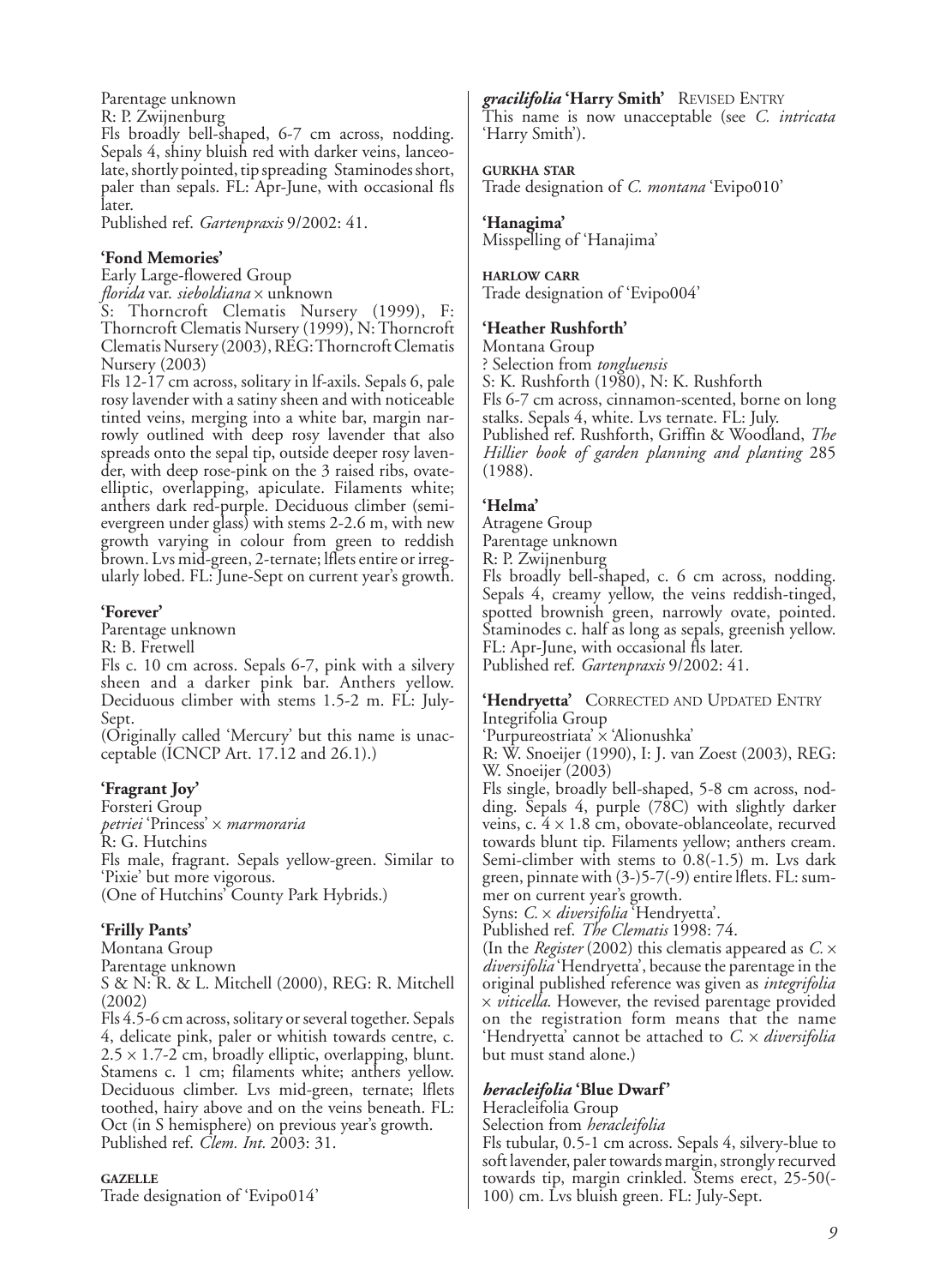Published ref. K. Sugimoto (ed.), *All of the Clematis* 23 (2001). (Sent to Thorncroft Clematis Nursery by K. Sugimoto, Japan.)

*heracleifolia* **'Chance'** Syn. of *C.* x *jouiniana* 'Chance'

# *heracleifolia* **'Pink Dwarf'**

Heracleifolia Group ? Selection from *heracleifolia* Fls nodding. Sepals pink. Stamens yellow. Stems erect, 30-90 cm. Published ref. *Clem. Int.* 2002: 92.

**HYDE HALL** Trade designation of 'Evipo009'

#### **'Hythe Chiffchaff'**

Forsteri Group *petriei* x unknown R: M. Smith, N: M. Smith, I: M. Smith Fls star-shaped. Sepals cream with a hint of green. Stems climbing to 45 cm. FL: May-June. Published ref. Hythe Alpines *Cat.* 2002.

# **'Ingrid Biedenkopf'**

Viticella Group 'Perle d'Azur' x unknown S: U. Kruse, I: F.M. Westphal (2002) Fls 5-7 cm across. Sepals 4, blue-mauve with a paler bar, somewhat twisted. Stamens yellow. Deciduous climber with stems 2-3.5 m. FL: June-Sept. Syns: *C. viticella* 'Ingrid Biedenkopf'. Published ref. *Clem. Int.* 2001: 94, without description; F.M. Westphal, *Hauptkatalog* 1953-2003: 45 (2002). (Found in the garden of Ute Kruse, Luneberg, Germany. Named after the wife of Herr Biedenkopf, premier statesman of Saxony.)

#### *integrifolia* **'Blauer Achat'**

Syn. of 'Blauer Achat'

# *integrifolia* **'Ozawa's Blue'**

Integrifolia Group Selection from *integrifolia* S: Kazushige Ozawa, N: M. Oviatt-Ham Fls bell-shaped, 4-5 cm across, scented, nodding. Sepals mid-blue to dark blue, tip rounded. Stems herbaceous, 0.6-1 m. FL: June-Sept. Syns: 'Blue Japan'. Published ref. Sheila Chapman Clematis *Cat.* 2002.

(Sent by Mr Ozawa to Malcolm Oviatt-Ham, who distributed and named it. Although the name 'Blue Japan' was coined before 'Ozawa's Blue', it was not validly published.)

*integrifolia* **'Rooguchi'** Syn. of 'Rooguchi'

*intricata* **'Harry Smith'** REVISED ENTRY

In the *Register* (2002) this name was given as unac-

ceptable. However, further information has proved that the name is now acceptable, because it was published (by Jan Lindmark in *Trädgårdsamatören* 57: 108, 1994), before the publication of *C. gracilifolia* 'Harry Smith' (1996/97).

#### **'Iuzhnaia Noch'** UPDATED ENTRY

Late Large-flowered Group Parentage unknown R: M.A. Beskaravainaya, I: (1973) Fls (8-)12-14 cm across. Sepals (4-)5-6, deep purpleviolet or blue-violet, elliptic, pointed. Stamens cream. Deciduous climber with stems 2.5-3 m. Lvs ternate, or pinnate with 5(-7) lflets; lflets glossy and leathery, oblong. FL: (July-)Aug-Sept. Syns: 'Tiomnaia Noch'. Published refs: Beskaravainaya 1978.

#### *japonica* **var.** *cremea*

Syn. of *C. tosaensis* var. *cremea*

### **'Jenny'**

Atragene Group Parentage unknown R: P. Zwijnenburg Fls bell-shaped, 7 cm across. Sepals dull pink. Staminodes almost as long as sepals, a little paler. FL: Apr-June, with occasional fls later. Published ref. *Gartenpraxis* 9/2002: 41. (Unacceptable name, ICNCP Art. 26.1)

#### **'Jerzy Popiełuszko'**

Early Large-flowered Group Parentage unknown R: S. Marczyński (1993), F: S. Marczyński (1996), N: S. Marczyński (2003), REG: S. Marczyński (2003) Fls 13-15 cm across. Sepals 6-8, satiny white, with pale green bar when young, c.  $6 \times 4$  cm, broadly elliptic, overlapping, blunt, apiculate. Filaments white; anthers light brown. Fruit-heads persistent. Deciduous climber with brown stems 1.2-1.5 m, new growth green. Lvs pale green, simple or ternate, entire. FL: May-Oct on previous and current year's growth. (Named after the Roman Catholic priest who was killed in 1984 by the Secret Police in Poland.)

# **'Jessica'**

Syn. of 'Kjell'

# **'Joyful Star'**

Montana Group

Parentage unknown

S & N: R. & L. Mitchell (2002), REG: R. Mitchell (2002)

Fls double, c. 4 cm across, 3-4 at each node, vanillascented. Outer sepals 4, mid-pink, paler towards centre, c.  $2 \times 1$  cm, blunt, the median ones c.  $1.8 \times 0.4$ cm, pointed, the inner ones c.  $1.6 \times 0.2$  cm, pointed. Filaments white; anthers yellow. Fruit-heads persistent. Deciduous climber. Lvs mid-green, white-hairy on upper surface, ternate; lflets regularly toothed. FL: Oct (in S hemisphere) on previous year's growth. Published ref. *Clem. Int.* 2003: 31.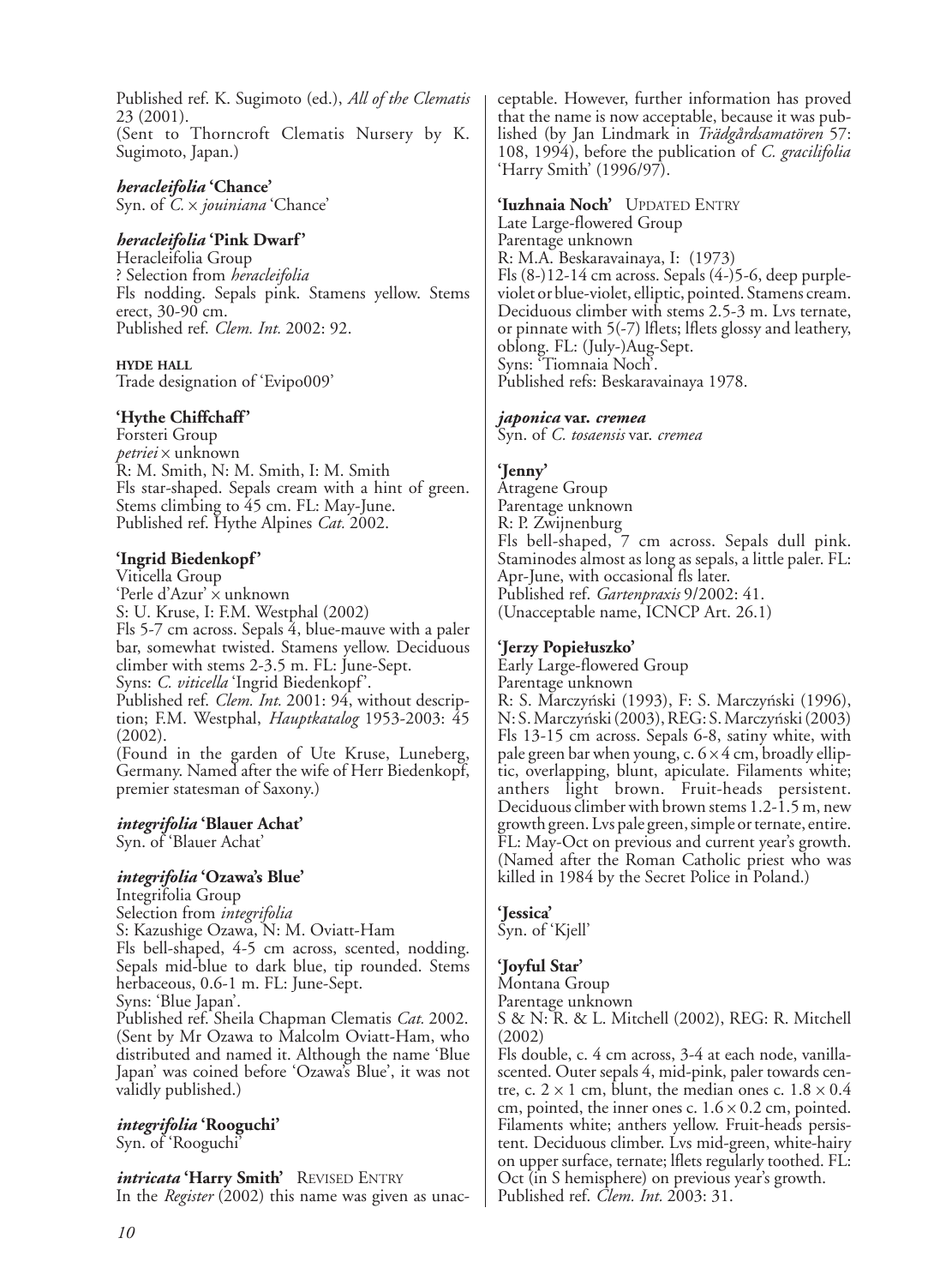#### **'June Pyne'**

Early Large-flowered Group 'Sealand Gem' x unknown

R: K. Pyne (1990), F: K. Pyne (1994), N: K. Pyne, I: Pennells Nursery (2002)

Fls single or semi-double, (9-)12-15 cm across. Sepals 6-8, cerise-pink with a broad pale pink or mauvepink margin, elliptic, sharply pointed, margin minutely crimped. Filaments cream; anthers cream, the connective turning dark brown after the pollen is shed. Deciduous climber with stems 1.5-2 m. Lvs ternate; lflets entire. FL: May-June on previous year's growth, Aug-Sept on current year's growth.

Published ref. Primrose Cottage Nursery & Garden Centre Clematis *Cat.* 2002; Sheila Chapman Clematis *Cat.* 2002; Thorncroft Clematis Nursery *Cat.* 2002.

(Named after the wife of the raiser.)

### **'Jutta'**

Atragene Group

Parentage unknown, but perhaps *alpina* x 'Ruby'

R: F. Rösholm (1996), F & N: F. Rösholm (1996), REG: F. Rösholm (2003)

Fls broadly bell-shaped (eventually sepals spreading widely), 7-9.5 cm across. Sepals 4(-5), deep magenta-red to red-brown (depending on light conditions),  $2.5-4.5 \times 1.3-2$  cm, oblong-elliptic, pointed, minutely downy outside. Outer staminodes 0-4, same colour as sepals, 1-3.7 cm long, inner staminodes yellowgreen, downy, often bearing yellow-green anthers. Fruit-heads persistent. Deciduous climber with downy stems 2.5-3.1 m, probably more, olive-green when young, becoming deep brown. Lvs deep green, 2-ternate; lflets downy beneath, regularly toothed, the terminal leaflet usually with a basal lobe. FL: May-June on previous year's growth, with a few Aug-Sept.

# **'Kagayaki-no-mai'**

Viticella Group

Parentage unknown

Fls 3.5-8 cm across. Sepals 4(-5), magenta or reddish purple, from about halfway somewhat recurved and twisted. Stamens changing from chocolate-brown to chartreuse (photo in Sugimoto (2001) has yellow anthers). Deciduous climber with stems 2-3 m. FL: June-Sept.

Published ref. K. Sugimoto (ed.), *All of the Clematis* 36 (2001).

**'Kardynał Wyszyński'** REVISED ENTRY Reclassified in Late Large-flowered Group

# **'Karel'**

Atragene Group Parentage unknown R: P. Zwijnenburg Fls bell-shaped, nodding. Sepals 4, ruby-red, 4-5 cm long, narrowly ovate. Staminodes only slightly shorter than sepals and nearly the same colour. FL: Apr-June, with occasional fls later. Published ref. *Gartenpraxis* 9/2002: 41.

**'Karen'** UPDATED ENTRY Late Large-flowered Group Parentage unknown R: A. Anthonsen Fls 12-16 cm across. Sepals 8, purple-red. Anthers yellow. Deciduous climber with stems 1.5-2.3 m. FL: (Apr-)May-Sept. Published ref. Johnson 1997: 749. (Unacceptable name, ICNCP Art. 14.4)

# **'Kaupo'**

Atragene Group

'Plum Beauty' x unknown

R: A. Irbe (1997), F: A. Irbe (1999), N: A. Irbe (2003), REG: A. Irbe (2003)

Fls broadly bell-shaped, 10-12 cm across, nodding, borne singly in lf-axils. Sepals 4(-6), dark hyacinth blue,  $6 \times 2$ -2.5 cm, lanceolate, pointed, margin slightly wavy. Staminodes pale violet,  $2 \times 0.5$  cm. Filaments green; anthers yellow. Fruit-heads persistent. Deciduous climber with stems 2-4 m, new growth brownish. Lvs mid-green, ternate to almost 2-ternate; lflets regularly toothed. FL: (Apr-)May-June on previous year's growth, with a few Aug-Sept. (Named after a Governor of the Turaida Livs.)

### **'Killifreth'**

Viticella Group

'Tango' x 'Purple Haze'

R: C. Pridham (2001), F: C. Pridham (2002), N: C. Pridham (2003), REG: C. Pridham (2003)

Fls broadly bell-shaped, nodding, solitary in leafaxils. Sepals 4(-5), white with a broad margin of purplish red, and with purplish red veins running from the margin into the white area, c.  $3 \times 2$  cm, elliptic, blunt. Filaments yellow-green; anthers greenish brown. Fruit-heads persistent. Achenes rhomboid, flattened, with short style. Deciduous climber with stems to 3 m. Lvs mid-green, pinnate with 5 entire ovate lflets. FL: July-Sept on current year's growth. (Named after a tin mine near Chacewater, Cornwall.)

# **'Kirsten'**

Atragene Group Parentage unknown R: P. Zwijnenburg Fls narrowly bell-shaped, nodding. Sepals 4, rubyred, 6-7 cm long, narrowly ovate, pointed, tip somewhat recurved. Staminodes shorter than sepals. FL: Apr-June, with occasional fls later.

Published ref. *Gartenpraxis* 9/2002: 41.

*koreana* **'Broughton Bride'**

Syn. of 'Broughton Bride'

*koreana* **'Pointy'** Syn. of 'Pointy'

**'Korean Moon'** See *C. patens* 'Korean Moon'

**'Lasting Love'** Late Large-flowered Group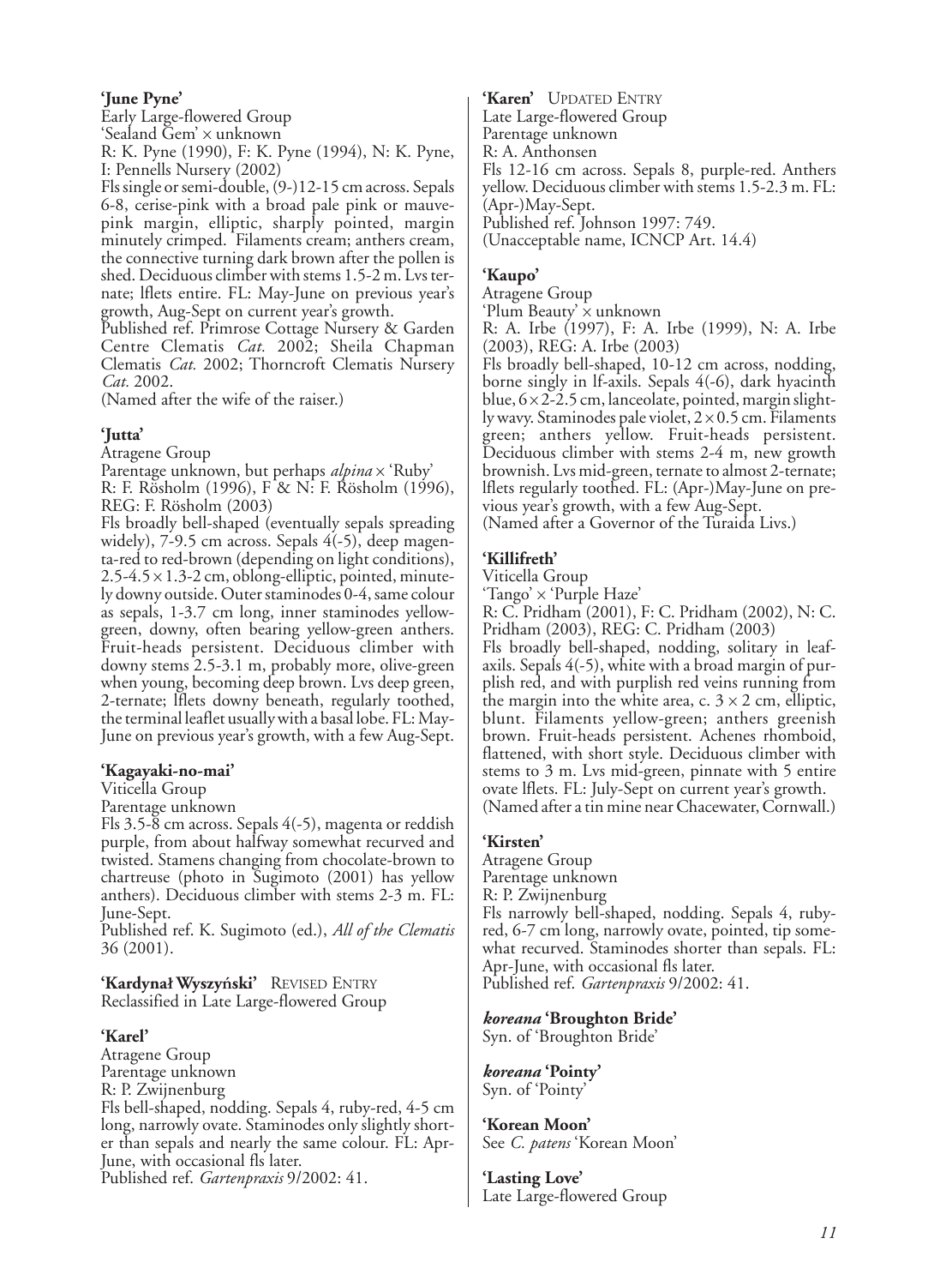Parentage unknown

Sepals pink with a deep pink bar. Stamens golden yellow. Deciduous climber with stems c. 2.5 m. FL: July-Sept.

Published ref. Sheila Chapman Clematis *Cat.* 2002.

# **'Lech Wałęsa'**

'Mrs Cholmondeley' x unknown

R: S. Marczyński (1993), F: S. Marczyński (1995), N: S Marczyński (2003), REG: S. Marczyński (2003) Fls c. 20 cm across, solitary in lf-axils. Sepals 6, light violet (91B), deeper on margin and lighter in centre, bar almost white, outside somewhat paler,  $8-11 \times 7$ cm, elliptic, overlapping, pointed, margin wavy (in young fls almost ruffled). Filaments white; anthers yellow. Fruit-heads persistent. Deciduous climber with brown stems 2-2.5 m, new growth light green. Lvs dark green, ternate; lflets entire. FL: June-Oct on current year's growth.

(Named after the first chairman of the Independent Trade Union 'Solidarity' (1980-1990), who was awarded the Nobel Peace Prize in 1983 and who was President of Poland 1990-1995. In mature fls the sepals become somewhat recurved and often slightly twisted, giving the fls an unusual and attractive appearance.)

# **'Leni'**

Atragene Group Parentage unknown R: P. Zwijnenburg

Fls broadly bell-shaped, c. 6 cm across. Sepals dark ivory-white, blunt. Staminodes half as long as sepals, greenish yellow. FL: Apr-June, with occasional fls later.

Published ref. *Gartenpraxis* 9/2002: 41.

# **'Lime Close'**

See *C. recta* 'Lime Close'

#### **'Līvzeme'**

Atragene Group

'Blue Bird' x unknown

R: A. Irbe (1997), F: A. Irbe (1999), N: A. Irbe (2003), REG: A. Irbe (2003)

Fls semi-double, broadly bell-shaped, 10-12 cm across, nodding, solitary in lf-axils. Sepals 4, pale pinkish violet with light violet outside and dark violet at the base,  $5 \times 2$ -2.5 cm, lanceolate, pointed, margin somewhat recurved, so the inside paler colour is visible. Outer staminodes 4-8, pale pinkish violet, narrower than sepals; inner staminodes white to pale yellow, c.  $2 \times 0.5$  cm. Filaments white; anthers yellow. Fruit-heads persistent. Deciduous climber with stems 2-3 m. Lvs mid-green, ternate to almost 2-ternate; lflets regularly toothed. FL: (Apr-)May-June on previous year's growth, with a few in Aug.

(The name means 'Livland': it is the name of the place near the Baltic Sea where the Livs lived long ago.)

# **'Lunar Lass Variegata'**

Forsteri Group

Published ref. Listed in *The RHS Plant Finder*

2002/03 as offered by Choice Landscapes. (Unacceptable name, ICNCP Art. 17.9)

#### *macropetala* **'Francesca'**

Syn. of 'Francesca'

### *macropetala* **'Propertius'**

Syn. of 'Propertius'

# **'Maija'**

Atragene Group 'Willy' x unknown

R: A. Irbe (1997), F: A. Irbe (1999), N: A. Irbe (2003), REG: A. Irbe (2003)

Fls semi-double, bell-shaped, 7-8 cm across, nodding, solitary in lf-axils. Sepals 4, pale pink inside, darker pink outside,  $5-7 \times 2-2.5$  cm, lanceolate, pointed, margin recurved, so the pale pink inside is visible. Staminodes greenish cream to creamy white, c.  $2 \times 0.5$  cm. Filaments creamy white; anthers creamy yellow. Fruit-heads persistent. Deciduous climber with stems 2-3 m, new growth brownish. Lvs mid-green, ternate to almost 2 ternate; lflets regularly toothed. FL: (Apr-)May-June on previous year's growth, with a few in Aug.

(Maija is a Latvian female name, and this cv is named for a girl (1601-1620) who lived in Turaida (q.v.).)

# **'Malaya Garnet'**

Parentage unknown

Fls 11-13 cm across. Sepals 8, pink with a deeper bar, elliptic, overlapping, apiculate, margin wavy. Filaments pale yellow; anthers deep pink. Stems 60- 80 cm. FL: May-Oct. Published ref. K. Sugimoto (ed.), *All of the Clematis* 65 (2001).

(Misspelling: 'Maraya Garnet'.)

#### **'Maraya Garnet'**

Misspelling of 'Malaya Garnet'

#### **'Mary Whistler'**

Atragene Group Selection from 'Frances Rivis' S: Mrs N. Doyle, I: J. Richards Fls nodding. Sepals white. Deciduous climber with stems 2-2.8 m. FL: Apr-May. Syns: *C. alpina* 'Mary Whistler'. Published ref. Sheila Chapman Clematis *Cat.* 2002. (Named after the raiser's mother.)

#### **MEDLEY**

Trade designation of 'Evipo012'

#### **'Melissa'**

Atragene Group Parentage unknown R: P. Zwijnenburg Fls broadly bell-shaped, c. 7 cm across. Sepals ivorywhite, tinged reddish, with darker spots, narrowly ovate, long-pointed. Staminodes c. a third as long as sepals. FL: Apr-June, with occasional fls later. Published ref. *Gartenpraxis* 9/2002: 41. (Unacceptable name, ICNCP Art. 17.13)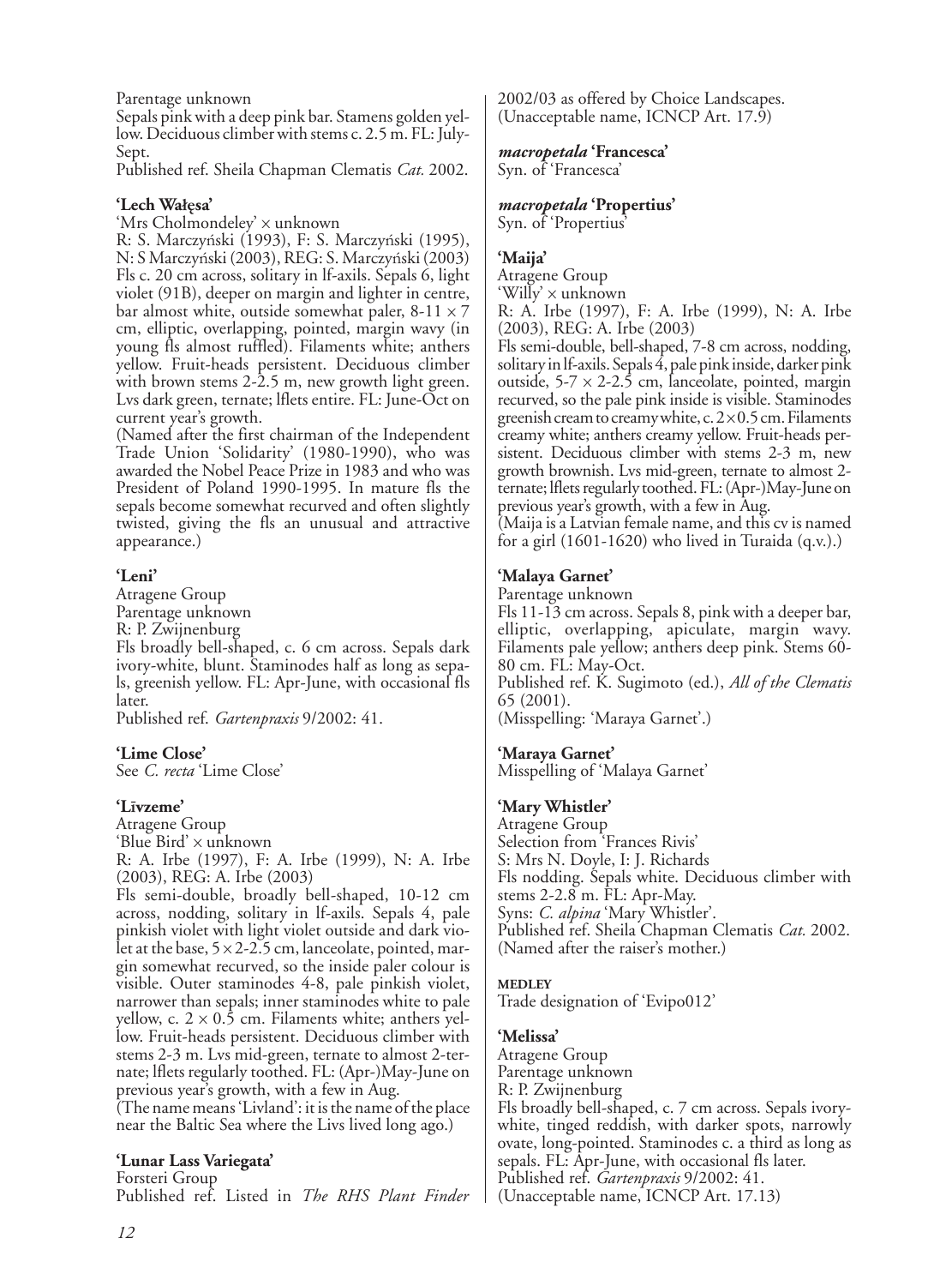**'Mevrouw Wasscher'** REVISED ENTRY Reclassified in Early Large-flowered Group.

**'Monika'** (Atragene Group) See *C. chiisanensis* 'Monika'

#### *montana* **'Evipo010'**

Montana Group Selection from *montana* S: C. Grey-Wilson (1980s), N: C. Grey-Wilson, I: Evison/Poulsen (2003) Fls scented. Sepals 4, white. Lflets larger than *C. montana* itself, and with more teeth. Trade designation: GURKHA STAR. (Introduced to Britain as vegetative material from the Gurkha Himal, NW of Khatmandu, Nepal.)

#### *montana* **var.** *rubens* **'Brookfield Clove'**

Montana Group ? Selection from *montana* var. *rubens* Fls smelling of cloves. Sepals pale pink. Deciduous climber with stems 6-9 m. FL: May-June. Published ref. Robin Savill *Cat.* 2002. (Cutting material was sent to Charles Chesshire (Treasures of Tenbury) in 2000 by Stuart Brookfield of Cannington, Somerset.) *montana* **'Unity'** Syn. of 'Unity'

# **'Moon River'**

Integrifolia Group Parentage unknown Fls 4-6 cm across. Sepals 4, purple, spreading from about halfway. Anthers yellow. Stems 60-80 cm. FL: June-Sept.

Published ref. K. Sugimoto (ed.), *All of the Clematis* 59 (2001).

#### **'Musashi'**

Parentage unknown

Fls 8-14 cm across. Sepals 6, mauve with pink bar, elliptic, overlapping, pointed. Anthers dark red. Deciduous climber with stems 2.5-3 m. FL: June-Oct. Published ref. K. Sugimoto (ed.), *All of the Clematis* 71 (2001).

# **'Nagano-no-kazaguruma'**

Early Large-flowered Group Parentage unknown Fls 14-16 cm across. Sepals 8-10, white with green bar, elliptic, margin wavy. Anthers yellow. Deciduous climber with stems 1.2-1.6 m. FL: May-Sept. Published ref. K. Sugimoto (ed.), *All of the Clematis* 76 (2001).

**'Nagoya'** See *C. patens* 'Nagoya'

**'Nancy's Lookout'** See *C. quadribracteolata* 'Nancy's Lookout'

**'Nishibe Number 1'** Parentage unknown

Fls semi-double, 7-10 cm across. Sepals deep purple, pointed. Anthers yellow. Deciduous climber with stems 1.8-2.5 m. FL: June-Oct. Published ref. K. Sugimoto (ed.), *All of the Clematis* 71 (2001).

# **'Notpy'**

Correct cultivar name for 'Eleanor of Guildford' Trade designation: ELEANOR OF GUILDFORD. (Notcutts applied for PVR under the name 'Notpy', so according to ICNCP Art. 27.2 this is now the accepted name.)

#### **'Ozawa's Blue'**

See *C. integrifolia* 'Ozawa's Blue'

#### **'Paradise Queen'**

Early Large-flowered Group Parentage unknown S: New Leaf Plants, I: New Leaf Plants (2003) Fls 12-15 cm across. Sepals pinkish white with deeper mauve-pink bar. Anthers red. Deciduous climber with stems 2.5-3 m. FL: May-June, Aug-Sept. Published ref. Sheila Chapman Clematis *Cat.* 2003; Thorncroft Clematis Nursery *Cat.* 2003.

### *patens* **'Korean Moon'**

Early Large-flowered Group Selection from *patens* I: B. & S. Wynn-Jones Sepals 8, white with cream bar. Stamens yellow. Published ref. Crûg Farm Plants *Cat.* 2002. (Collected in South Korea by Bleddyn & Susan Wynn-Jones (BSWJ583).)

#### *patens* **'Nagoya'**

Early Large-flowered Group Selection from *patens* Fls double. Sepals white. Deciduous climber with stems 2-2.5 m. FL: May-June, Sept. Published ref. Sheila Chapman Clematis *Cat.* 2002. (Collected in the wild from Nagoya, Japan.)

# **PEPPERMINT**

Trade designation of 'Evipo005'

**PETITE ANNA** Trade designation of 'Evithree'

# **PICARDY**

Trade designation of 'Evipo024'

# **'Pink Delight'**

Integrifolia Group 'Rosea' (Integrifolia Group) x 'Rubra' (Viticella Group) R: W. Snoeijer (1992), I: J. van Zoest (2003), REG: W. Snoeijer (2003) Fls narrowly bell-shaped, c. 7 cm across, nodding. Sepals 4, outside red-purple (72B) with paler (77C) margin, inside purple (77B), long-pointed. Lvs dark green, pinnate with 5-7 usually entire lflets; lflets sometimes sub-ternate. Semi-climber with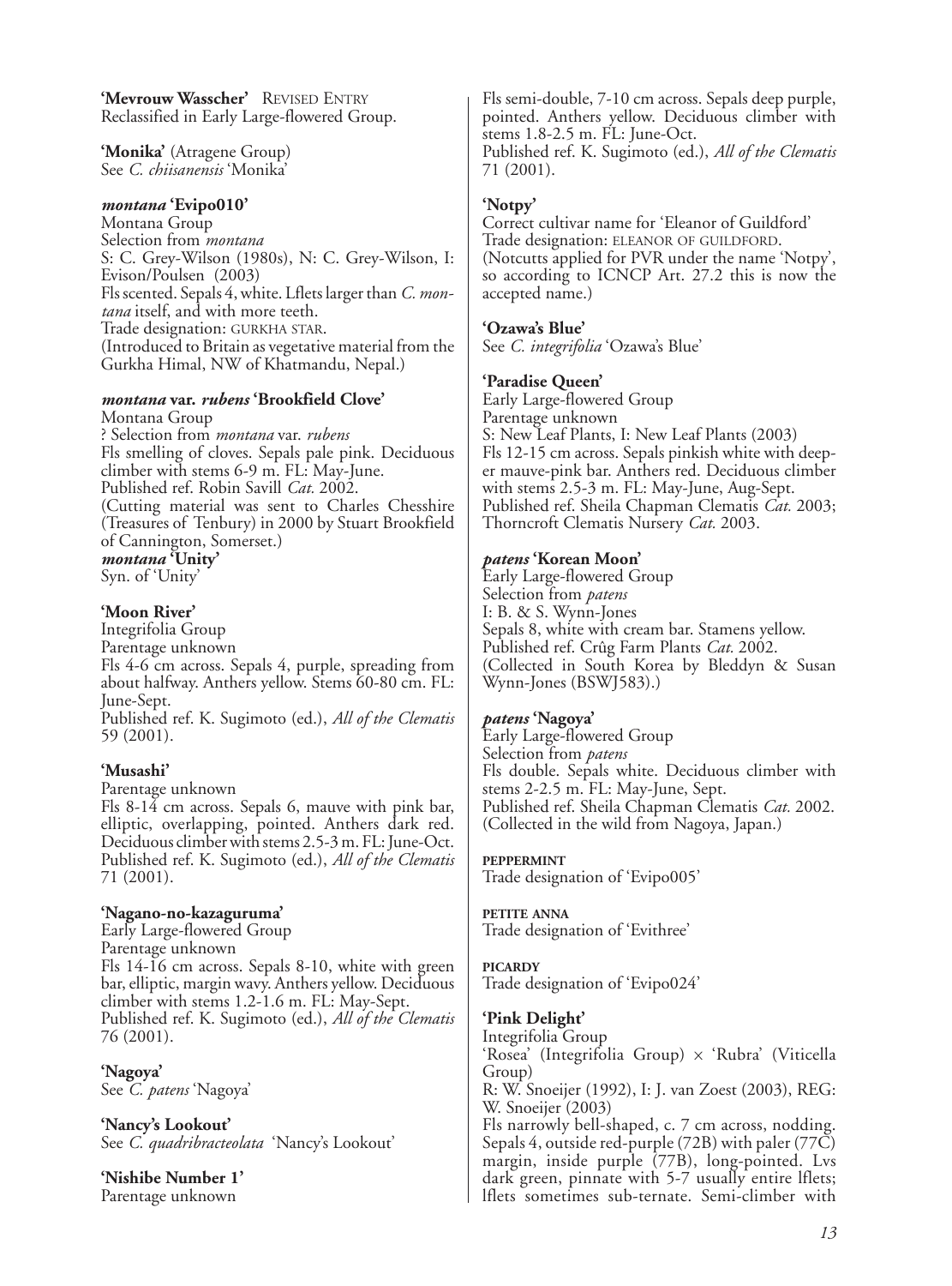stems 2-2.5 m. FL: summer on current year's growth.

### **'Pink Dwarf'**

See *C. heracleifolia* 'Pink Dwarf'

### **'Pink Ice'**

Integrifolia Group *integrifolia* x 'Royal Velours' R: M. Oviatt-Ham (1995) Sepals 4, deep pink, twisted. Anthers pale yellow. Stems non-clinging, 1-2 m or more. FL: June-Sept. Published ref. *Clem. Int.* 2002: 142, photo 128.

### **'Pink Princess'**

Atragene Group

Parentage unknown

Fls bell-shaped, 5-7 cm across, nodding. Sepals 4, pale pink. Staminodes greenish white. Deciduous climber with stems 2-3.2 m. FL: Apr-June, with some in Aug. Syns: *C. alpina* 'Pink Princess'.

Published ref. F.M. Westphal, *Hauptkatalog* 1953- 2003: 52 (2002).

### **'Pink Rave'**

Montana Group

Parentage unknown

S & N: R. & L. Mitchell (2000), REG: R. Mitchell (2002)

Fls 5-7 cm across, solitary or several together. Sepals 4, mid-pink,  $2.5-3.5 \times c$ . 2 cm, obovate, blunt, margin broadly wavy. Filaments white; anthers yellow. Deciduous climber. Lvs mid-green, ternate; lflets regularly toothed, hairy on both surfaces, more so above. FL: Oct (in S hemisphere) on previous year's growth. Published ref. *Clem. Int.* 2003: 31.

# **'Pink Wave'**

Integrifolia Group

Parentage unknown

Fls broadly bell-shaped, 6-7 cm across. Sepals 4, deep pink with deeper bar, twisted, spreading at tip, margin wavy. Stems 1.5-2.5 m. FL: May-Sept.

Published ref. K. Sugimoto (ed.), *All of the Clematis* 59 (2001).

# **'Polonez'**

Viticella Group

'Hagley Hybrid' x unknown

R: S. Marczyński (1992), F: S. Marczyński (1994), N: S. Marczyński (2003), REG: S. Marczyński (2003) Fls c. 10 cm across. Sepals 4-6, purple-red (71A) with lighter red-purple (74B) bar, outside purplish pink (66C-D), c.  $4 \times 3$  cm, rhombic, pointed, apiculate, margin minutely toothed. Filaments white; anthers yellow. Fruit-heads persistent. Deciduous climber with brown stems 2-2.5 m, new growth purplish green. Lvs dark green, pinnate with 5 entire, pointed lflets. FL: June-Oct on current year's growth.

(Named for the Polish dance (in English - Polonaise).)

#### **PRETTY IN BLUE**

Trade designation of 'Zopre'

### **'Pretty Rose'**

Viticella Group

Parentage unknown

Fls broadly bell-shaped, 4-6 cm across. Sepals 4, deep pink or reddish purple, pointed. Stamens yellow. Deciduous climber with stems 2.3-3.5 m. FL: May-Oct.

Published ref. K. Sugimoto (ed.), *All of the Clematis* 37 (2001).

(Unacceptable name, ICNCP Art. 17.13.)

# **'Pynot'**

Correct cultivar name for 'Anniversary' Trade designation: ANNIVERSARY. (Notcutts applied for PVR under the name 'Pynot', so according to ICNCP Art. 27.2 this is now the accepted name.)

### *quadribracteolata* **'Nancy's Lookout'**

Forsteri Group Selection from *quadribracteolata* S: G. Hutchins (c. 1990) Fls female, 2-2.5 cm across. Sepals 5-6, yellow-green. (Collected in 1990 as seed by Graham Hutchins on Nancy's Lookout, Banks Peninsula, New Zealand.)

# **'Queen of Holland'**

Integrifolia Group

Parentage unknown

R: W. Snoeijer (1996), I: J. van Zoest (2003), REG: W. Snoeijer (2003)

Fls 4-8 cm across, in a many-flowered panicle-like infl. Sepals 4(-5), violet-blue (90B/C) with purple (77A) tip, c.  $4 \times 1.5$  cm, elliptic, cuspidate, gappy. Filaments cream with violet-blue base; anthers cream. Semi-climber with deciduous stems to 1.5 m. Lvs mid-green tinged with purple, simple or ternate; lflets entire. FL: summer on previous year's growth.

(Named in honour of HM Queen of Holland, and to mark her visit to Boskoop on 24 June 2003.)

# *recta* **'Lime Close'**

Flammula Group

Selection from *recta*

S: C. Christie-Miller, N: M. Christopher (1991) Stems and lvs deep purple, the colour only fading very gradually to purplish green as the season progresses, new growth densely hairy. Lvs a deeper colour and larger and more fleshy than those of *C. recta* 'Purpurea'.

Trade designation: *C. recta* SERIOUS BLACK.

Published ref. Heronswood Nursery *Cat*. 2003.

(A plant was acquired (as *C. recta* 'Purpurea') by Miss Cecilia Christie-Miller and grown in her garden 'Lime Close' in Oxfordshire. It was named by Marina Christopher of Green Farm Plants, who sent it to Heronswood Nursery, USA and Heronswood renamed it Serious Black. It is not easy to propagate and Heronswood sent it for tissue culture, but the resultant plants are said to lack the fleshiness and larger leaves of the original plant.)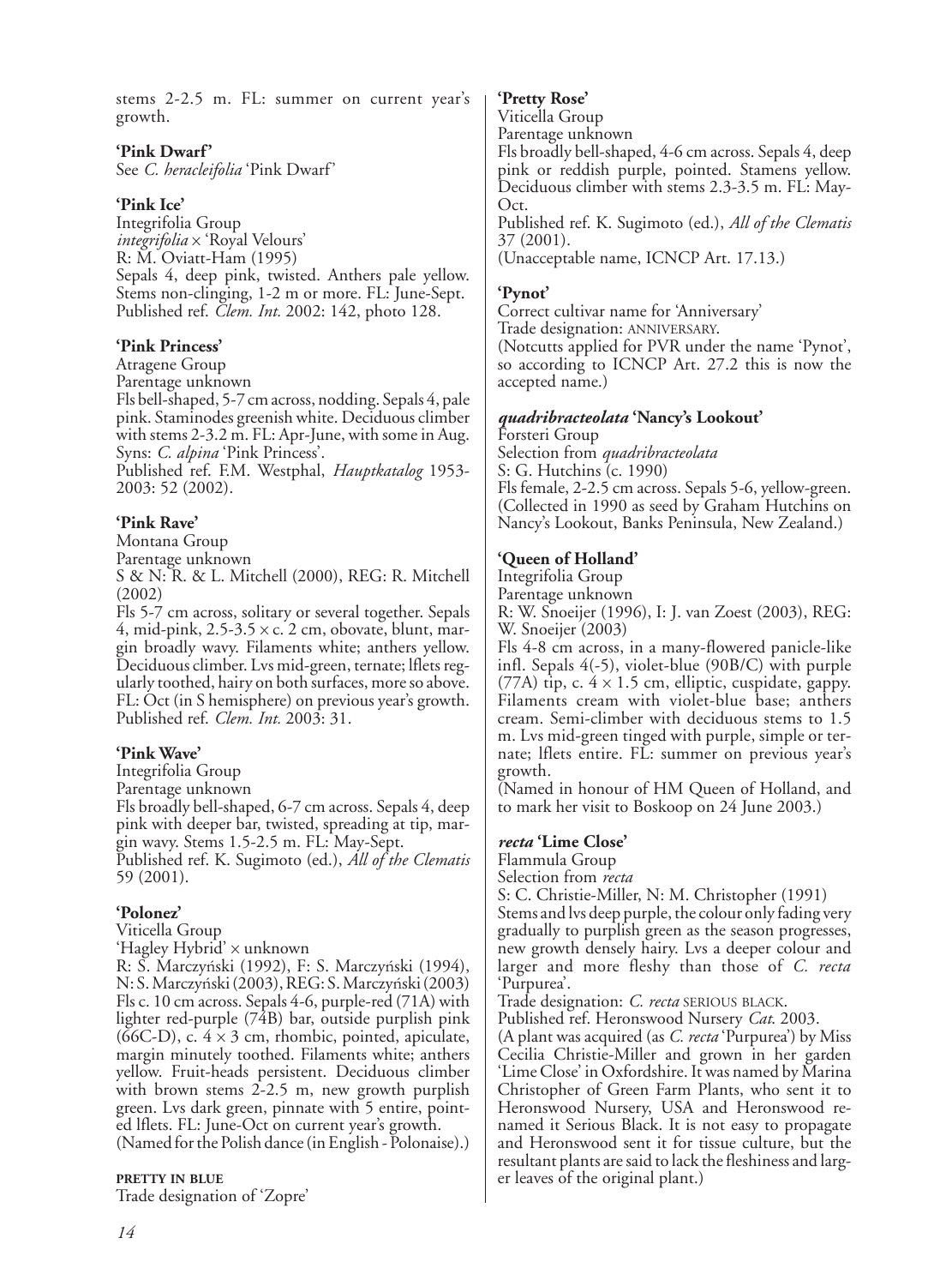#### *recta* **SERIOUS BLACK**

Trade designation of *C. recta* 'Lime Close'

#### *repens* **Finet & Gagnep**.

Fls narrowly bell-shaped, 1.5-2.5 cm across, solitary in the lf-axils, drooping on stalks (2.5-5.5(-8) cm long) that have a small pair of bracts near the base. Sepals 4, pale yellow,  $1.\overline{2}$ -2.2  $\times$  0.5-0.8 cm, ovate to lanceolate, pointed, minutely downy at tip inside and on margin. Stamens about two-thirds as long as sepals; filaments hairy; anther with a connective that is hairy outside. Achenes narrowly ellipsoid to ovoid,  $2.5-4 \times 1.2-2$  mm, hairy; styles 3-5.5 cm, feathery. Stems deciduous, scarcely woody, grooved, creeping along the ground, scrambling among bushes or climbing to 4.5 m. Lvs simple (ovate to narrowly elliptic) or 3-lobed or ternate, papery, margin with a few teeth. FL: July-Sept(-Nov). S & SC China. (Introduced as seed from Emei Shan, Sichuan, China

in 1996 by Dan Hinckley of Heronswood Nursery, USA (DJHC 0540, Accession no. 795) and now grown by a number of people in the USA and Britain. This collected clematis was compared with specimens in the Herbarium of the Royal Botanic Gardens, Kew by Everett Leeds and Brian Mathew and although it most closely matched *C. repens*, it differed in the following ways: the plant may be semi-evergreen under some conditions, the fls are borne on (7-)12.5-18 cm stalks that do not always bear bracts, the bracts (if present) vary in position, but are always in the lower half of the fl-stalk, the sepals are mid-yellow to bright yellow, becoming somewhat darker with age, 2.5-3 cm long**,** spreading at the tip, and the tip almost recurving as the fl ages, the lvs are rather leathery, often with 1-2 lobes, and with coarse teeth, and the styles have a 'hooked' tip. Everett Leeds reports that the fls are slightly scented. In June 2003, a taxonomist in Beijing confirmed that no. 795 is indeed *C. repens*. However, further study may show that it is a new subspecies or variety of *C. repens*.)

# **'Rosalyna'**

Early Large-flowered Group Parentage unknown Sepals pale pinkish lavender with slightly deeper bar. Anthers yellow. Deciduous climber with stems c. 2 m. FL: May-June on previous year's growth, Sept on current year's growth.

Published ref. Sheila Chapman Clematis *Cat.* 2003.

#### **ROSEMOOR**

Trade designation of 'Evipo002'

#### **'Rubra Marginata'**

Atragene Group Parentage unknown

Fls broadly bell-shaped, 5-7 cm across, drooping. Sepals mid-pink with narrow white margin. Outer staminodes mid-pink, narrow, with narrow white margin; inner staminodes whitish, much shorter. Deciduous climber with stems 2-3 m. FL: Apr-June, with some fls in Aug.

Syns: *C. macropetala* 'Rubra Marginata'.

Published ref. F.M. Westphal, *Hauptkatalog* 1953- 2003: 58 (2002). (Unacceptable name, ICNCP, Art. 17.9 and 26.1)

# **'Saskia'**

Atragene Group Parentage unknown R: P. Zwijnenburg Fls bell-shaped, c. 6 cm across, nodding. Sepals 4, ivory-white, tinged with soft lilac, veined and finely spotted, narrowly ovate. Staminodes greenish yellow. FL: Apr-June, with occasional fls later. Published ref. *Gartenpraxis* 9/2002: 41.

#### **SAVANNAH**

Trade designation of 'Evipo015'

#### **'Scarlet'**

See *C. texensis* 'Scarlet'

# **SERIOUS BLACK**

See *C. recta* 'Lime Close'

### **'Shin-shigyoku'**

Parentage unknown R: H. Hayakawa (pre 1999) Fls 10-12 cm across. Sepals dark purple. Deciduous climber with stems to 2 m. FL: June-July. Published ref. J. van Zoest *Clematis Cat.* 2002-03.

**'Shirayukihime'** REVISED ENTRY Reclassified in Early Large-flowered Group.

# **'Shirley Star'**

Montana Group Parentage unknown S & N: R. & L. Mitchell (2002), REG: R. Mitchell (2002)

Fls semi-double, 5-6.5 cm across, solitary or several at each node. Outer sepals 4, light pink,  $2.5-3 \times c$ . 2 cm, oblong, blunt, margin wavy, inner sepals 4, darker pink, c.  $1.5 \times 0.6$  cm, pointed. Filaments white; anthers yellow. Fruit-heads persistent. Deciduous climber. Lvs mid-green, white-hairy on both surfaces, ternate; lflets regularly toothed. FL: Oct (in S hemisphere) on previous year's growth. Published ref. *Clem. Int.* 2003: 31.

# **'Shropshire Blue'**

Parentage unknown

R: Treasures of Tenbury, I: Treasures of Tenbury (late 1990s)

Sepals powder-blue, fading to white but retaining blue highlights. Stamens yellow. Deciduous climber with stems 2.2-3 m. FL: May-June, Sept. Published ref. Robin Savill *Cat.* 2002.

# **'Sidrabdancis'**

Integrifolia Group 'Alionushka' x 'Jackmanii' R: A. Irbe (1997), F: A. Irbe (1999), N: A. Irbe (2003), REG: A. Irbe (2003) Fls broadly bell-shaped, 5-7 cm across, nodding.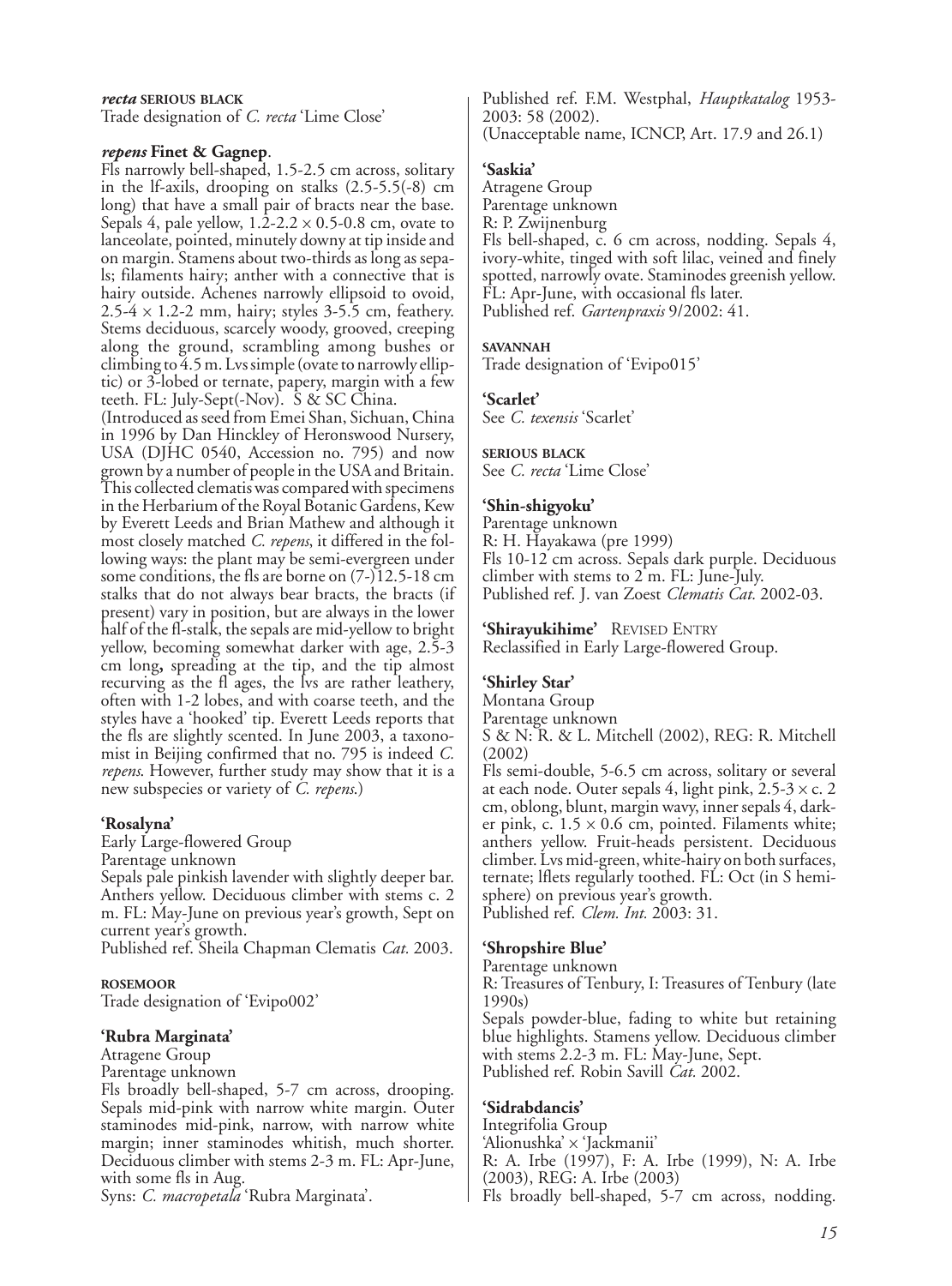Sepals 4, silvery blue with a greyish tinge, c.  $5 \times 3$  cm, obovate, blunt, often twisted, margin wavy, tip recurved. Stamens greenish. Deciduous climber with stems 2-2.5 m, new growth brownish. Lvs dark green, simple, ternate or pinnate with 5-7 entire lflets. FL: July-Sept on current year's growth.

(Named for the colour of the sepals: in English the name means *silver dance*.)

# **'Silver Lining'**

Parentage unknown Sepals royal purple, silver outside. Published ref. Fisk Clematis *Cat.* 1962/63: p.1. (Mentioned in Fisk's 1962 Catalogue as being 'on the way'. It is not known whether this is the same 'Silver Lining' that was mentioned in *J RHS* 86 (1961).)

### **'Sinee Dozhd'**

Unaccepted spelling of 'Sinii Dozhd'

**'Sinii Dozhd'** CORRECTED SPELLING This is the correct spelling of 'Sinee Dozhd'.

### **'Słowianka'**

Viticella Group Parentage unknown R: S. Franczak, REG: S. Franczak (2002) Fls c. 10 cm across. Sepals 6, red, broadly elliptic, overlapping, blunt. Filaments and anthers creamy yellow. Deciduous climber with stems c. 2.5 m. FL: Junelate Sept.

Published ref. *Clem. Int.* 2003: 32.

# **'Snow Valley'**

See *C*. x *cartmanii* 'Snow Valley'

#### **'Solidarność'**

Early Large-flowered Group Parentage unknown

R: S. Marczyński (1993), F: S. Marczyński (1996), N: S. Marczyński (2003), REG: S. Marczyński (2003) Fls c. 16 cm across, solitary in lf-axils. Sepals 6(-8), velvety dark red (61A-71A), fading to lighter red, with paler red bar, sometimes with irregular white spots especially in the spring or when plant is grown under glass, outside lighter red (57C) with bar 57D, 6-8  $\times$ 3.5-4.5 cm, elliptic to broadly so, overlapping, margin somewhat wavy. Filaments whitish yellow; anthers purple-red with cream pollen. Fruit-heads persistent. Deciduous climber with brown stems c. 1.4 m, new growth purple-green. Lvs mid-green, ternate with entire lflets. FL: May-Aug on previous year's growth, Sept on current year's growth

(Named after the Independent Trade Union (in English - Solidarity) that brought about the collapse of the Communist system in C & E Europe.)

# **'Sprinkles'**

Early Large-flowered Group Sport from 'Prince Philip' S: Spring Valley Greenhouse, Inc. (1989), N: (2001), REG: J.P. Van Laeken (2001) Flowers 10-13 cm across. Sepals 6, magenta-red with a white, speckled bar,  $5-7.5 \times c$ . 3 cm, overlapping, margin wavy. Filaments white; anthers light reddish purple. Deciduous climber with stems 3.3-4 m. Lvs mid-green, ternate. FL: May-June on previous year's growth, July-Sept on current year's growth. Published ref. *Clem. Int.* 2002: 22.

# **'Starlet'**

Montana Group

Parentage unknown

S & N: R. & L. Mitchell (2001), REG: R. Mitchell (2002)

Fls semi-double, 3-3.5 cm across, solitary or several together. Outer sepals 4, yellow, becoming pinkish with age,  $1.5-1.8 \times 0.6-1.1$  cm, oblong, somewhat pointed and apiculate, inner sepals c. 1 cm long, narrow. Filaments and anthers white. Deciduous climber. Lvs dark green, ternate; lflets regularly toothed, both surfaces sparsely hairy. FL: Oct (in S hemisphere) on previous year's growth. Published ref. *Clem. Int.* 2003: 32.

# **'Sweet Mystery'**

Montana Group

Parentage unknown

S & N: R. & L. Mitchell (2001), REG: R. Mitchell (2002)

Fls c. 9 cm across, strongly rose-scented, solitary or several together. Sepals 4, white streaked longitudinally with pink,  $4-4.5 \times 3-3.5$  cm, broadly ovate, blunt, apiculate, margin wavy. Stamens to 2 cm; filaments white; anthers yellow. Deciduous climber, new growth purplish. Lvs mid-green, ternate, the young lvs white-hairy beneath. FL: Oct (in S hemisphere) on previous year's growth.

Published ref. *Clem. Int.* 2003: 32.

# (Named for its rose-like fragrance.)

#### *tashiroi* **'Yellow Peril'**

Selection from *tashiroi*

S: B. & S. Wynn-Jones (1993), N: B. & S. Wynn-Jones (c. 2003)

Fls scented. Sepals 4, mustard-yellow, narrowly oblong, recurving with age. Stamens white, in a large boss. Evergreen climber with smooth green stems. Lvs dark glossy green, mottled when young, triangularobovate, ribbed. FL: Aug-Dec.

Published ref. Crûg Farm Plants *Cat*. 2003.

(Collected as a seedling in Taiwan in 1993 by Bleddyn and Susan Wynn-Jones, and offered for sale by them (as BSWJ1423) in 1998.)

#### *texensis* **'Apple Red'**

#### Texensis Group

? Selection from *texensis*

Fls urn-shaped, 3-4 cm across. Sepals 4, outside red, inside cream, tip recurved. Deciduous climber with stems 3-5 m. FL: June-Oct. Published ref. K. Sugimoto (ed.), *All of the Clematis*

50 (2001).

# *texensis* **'Scarlet'**

Texensis Group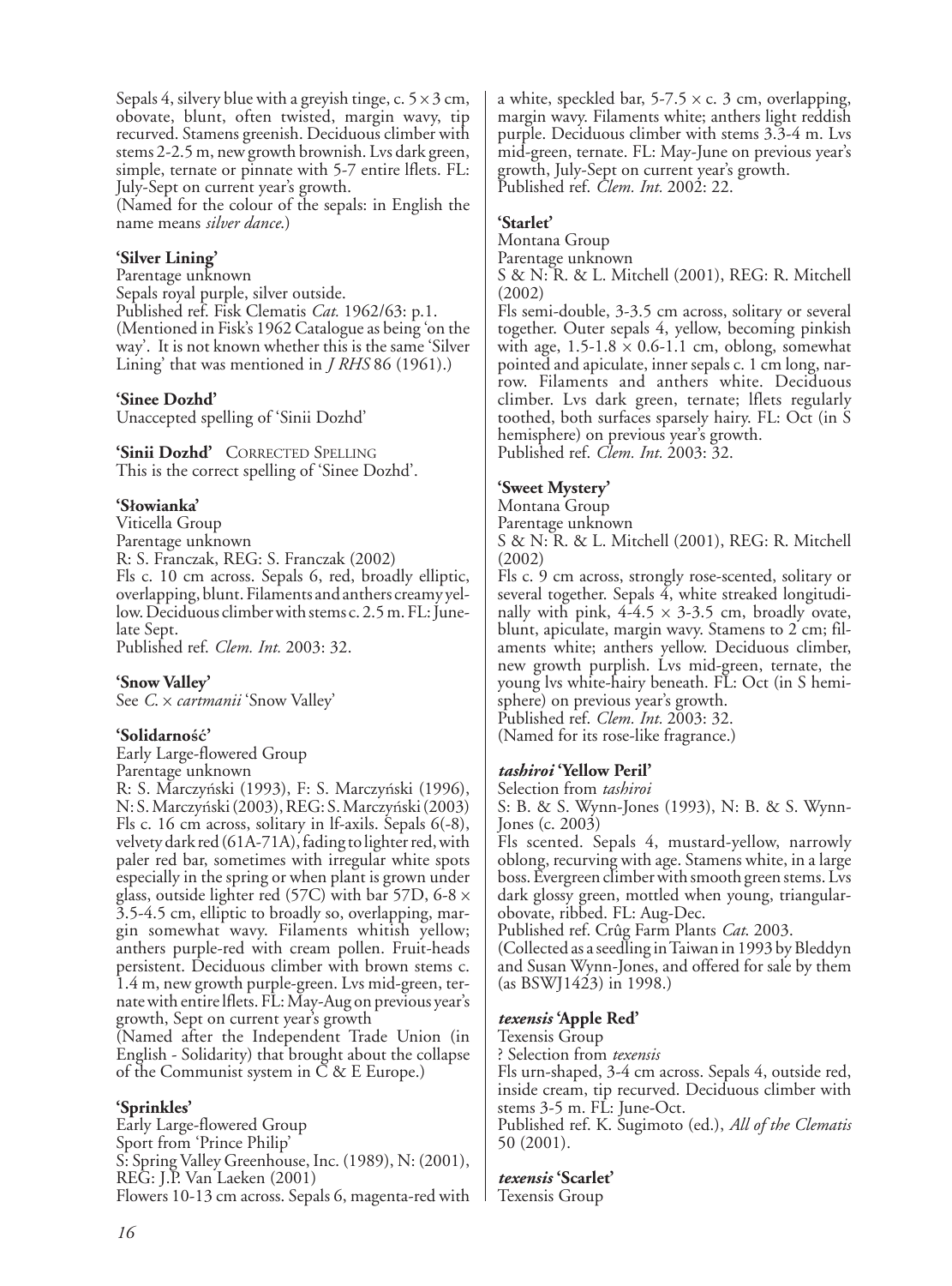? Selection from *texensis* Fls narrowly urn-shaped, 3-5 cm across. Sepals 4, scarlet on both sides, spreading widely at tip. Deciduous climber with stems 2.5-3 m. FL: May-Oct. Published ref. K. Sugimoto (ed.), *All of the Clematis* 49 (2001). (Unacceptable name, ICNCP Art. 17.11.)

**'Theydon Belle'** UPDATED ENTRY Early Large-flowered Group 'Dawn' x unknown R: K. Pyne (1986), N: K. Pyne Sepals violet-blue with dark shading on bar and margin. Anthers red. Deciduous climber with stems 2- 2.5 m. FL: May-June, Sept.

#### **THUMBELINA**

Trade designation of 'Evipo030'

#### *tibetana* **'Black Tibet'**

Tangutica Group Selection from *tibetana* Fls bell-shaped, 2-3 cm across, nodding. Sepals 4, deep brown-purple. Deciduous climber with stems 3- 4 m. FL: July-Sept. Published ref. F.M. Westphal, *Hauptkatalog* 1953- 2003: 91 (2002).

#### **'Tina'**

Atragene Group Parentage unknown R: P. Zwijnenburg Fls shortly bell-shaped. Sepals bluish red with darker spots and lighter veins, ovate. Staminodes shorter than sepals, distinctly paler. FL: Apr-June, with occasional fls later. Published ref. *Gartenpraxis* 9/2002: 41.

**'Tiomnaia Noch'** REVISED ENTRY Syn. of 'Iuzhnaia Noch'

(Named after a place in Latvia.)

#### **'Turaida'**

Atragene Group 'Blue Bird' x unknown R: A. Irbe (1997), F: A. Irbe (1999), N: A. Irbe (2003), REG: A. Irbe (2003) Fls broadly bell-shaped, c. 10 cm across, nodding, solitary in lf-axils. Sepals 4, deep purple-pink to winered,  $5-6 \times 1.5-2$  cm, narrowly elliptic, long-pointed. Outer staminodes 4-12, similar to sepals but narrower; inner staminodes pale pink to white, c.  $2 \times 0.3$  cm.

Filaments white; anthers yellow. Fruit-heads persistent. Deciduous climber with stems 2-3 m, new growth brownish. Lvs mid-green, ternate to almost 2 ternate; lflets regularly toothed. FL: (Apr-)May-June on previous year's growth, with a few in Aug.

**'Unity'**

Montana Group Selection from 'Elizabeth' S: S. Chapman, N: S. Chapman Fls larger than those of 'Elizabeth', scented. Sepals pale pink. Deciduous climber with stems 6-10 m. FL: May-June. Syns: *C. montana* 'Unity'.

Published ref. Sheila Chapman Clematis *Cat.* 2000. (Named after Sheila Chapman's mother.)

#### *urophylla* **'Winter Beauty'**

N: W. Snoeijer & J. van Zoest (2002), I: J. van Zoest (2002), REG: W. Snoeijer (2003)

Fls urn-shaped, c. 4 cm across, solitary or a few together in lf-axils. Sepals 4, cream, ageing to white, c.  $3 \times$ 1.2 cm, oblong-lanceolate, downy outside, tip recurved. Filaments white; anthers yellowish. Evergreen climber with stems to 3 m. Lvs glossy dark green, ternate; lflets entire or more or less crenate. FL: Dec-Feb on previous year's growth.

Published ref. J. van Zoest *Clematis Cat.* 2002-03.

(Originally sent by Mr K. Sugimoto from Japan to F.M. Westphal in Germany, as a selection from *C. clarkeana* (syn. *C*. *anshunensis*). Mr Y. Aihara, Japan, later decided that the plant belonged to *C. urophylla*, an opinion shared by Wim Snoeijer. The clone (to which all the plants grown in Europe belong) was finally given the name 'Winter Beauty' by Wim Snoeijer and Jan van Zoest.)

#### **'Utopia'**

Parentage unknown

Fls 10-15 cm across. Sepals 6, pale pink with narrow deep pink margin, broadly ovate, overlapping, pointed. Deciduous climber with stems 2.5-3 m. FL: June-Oct.

Published ref. K. Sugimoto (ed.), *All of the Clematis* 71 (2001).

#### **VERSAILLES**

Trade designation of 'Evipo025'

#### **VICTOR HUGO**

Trade designation of 'Evipo007'

#### **VIENNETTA**

Trade designation of 'Evipo006'

#### **'Vince Denny'**

Tangutica Group *intricata* x unknown R: V. Denny (1992), F: V. Denny (1994), N: S. Denny (2002), I: Sheila Chapman Clematis (2003), REG: S. Denny (2003)

Fls broadly bell-shaped, c. 4.5 cm across, in clusters of 2-7 at each node. Sepals 4, greyed orange (176B), with yellow at the top and a yellow margin, inside greyed orange and yellow, c.  $2.5 \times 1.3$  cm, elliptic, blunt, downy on margin. Filaments yellow and purple, downy; anthers black. Deciduous climber with stems 3-4 m. Lvs grey-green, pinnate with 5 lflets; lflets further divided, entire or with small lobes. FL: July-Oct.

Syns: *C. intricata* 'Vince Denny'.

Published ref. Sheila Chapman Clematis *Cat*. 2003: 47.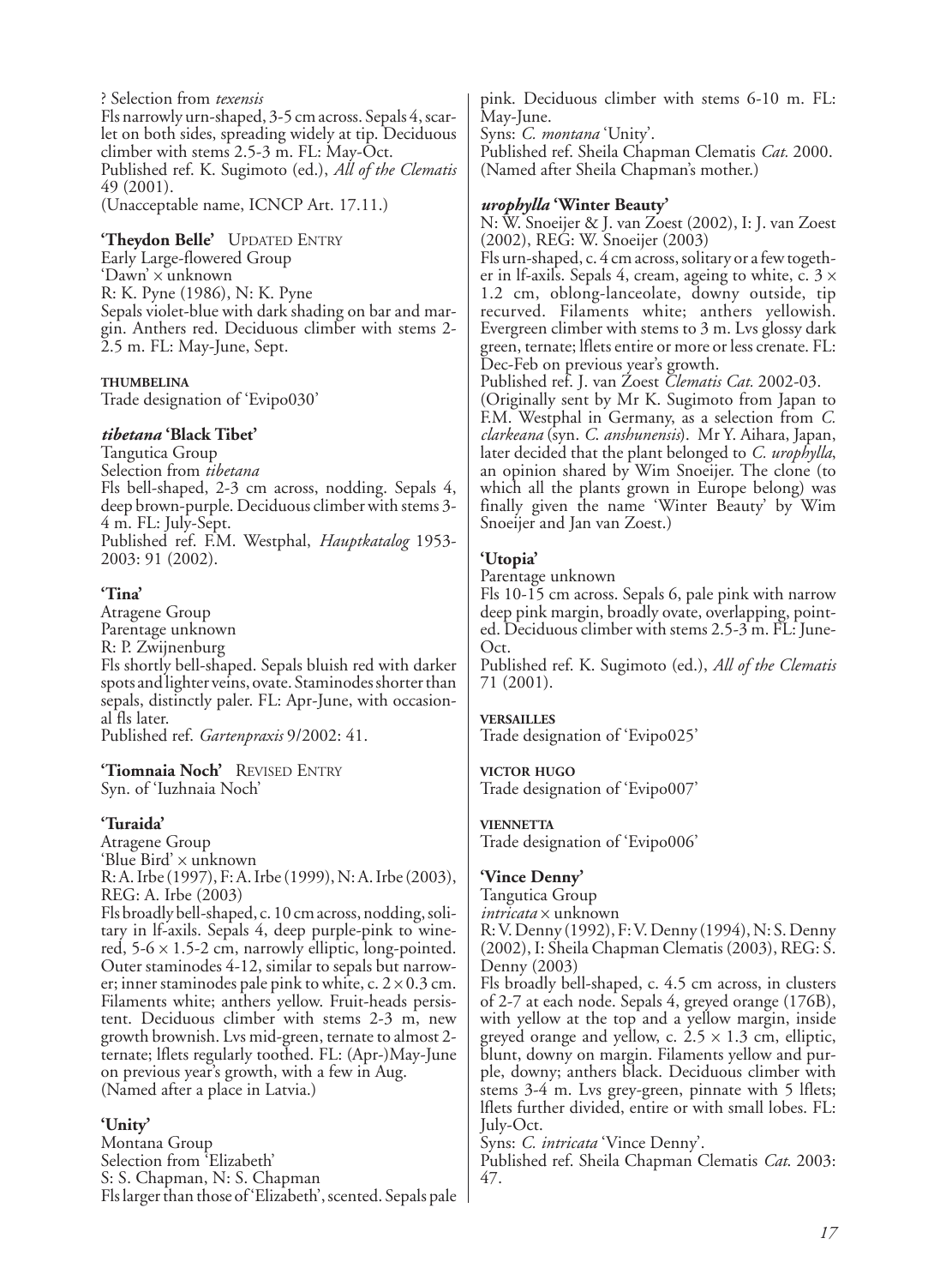*viticella* **'Ingrid Biedenkopf'** Syn. of 'Ingrid Biedenkopf'

*viticella* **'John Treasure'** Syn. of 'John Treasure'

**'Volga Dam'** Misspelling of 'Valge Daam'

### **'Wee Willie Winkie'**

Montana Group Parentage unknown S & N: R. & L. Mitchell (2001), REG: R. Mitchell (2002)

Fls 4-4.5 cm across, solitary or several together in lfaxils. Sepals 4, mid-pink, shading to white in centre and towards base,  $2-2.5 \times 1.2-1.5$  cm, elliptic, blunt, margin wavy, almost crinkled. Stamens c. 1.5 cm; filaments and anthers white. Deciduous climber, new growth brownish. Lvs mid-green, ternate; lflets lobed or regularly toothed, hairy on upper surface when young. FL: Oct (in S hemisphere) on previous year's growth.

Published ref. *Clem. Int.* 2003: 32.

### **'White'**

Atragene Group

Parentage unknown

Fls bell-shaped, 3-4 cm across. Sepals 4, white, elliptic, recurved at tip. Deciduous climber with stems 2- 3 m. Lflets toothed. FL: Apr-May. Syns: *C. alpina* 'White'.

Published ref. K. Sugimoto (ed.), *All of the Clematis* 56 (2001).

(Unacceptable name, ICNCP Art. 17.11.)

#### **'White Abundance'**

See *C.* x *cartmanii* 'White Abundance'

#### **'White Rosebud'**

Montana Group Parentage unknown S & N: R. & L. Mitchell (2001), REG: R. Mitchell (2002)

Fls semi-double, c. 5 cm across, several at each node. Outer sepals 4, white with pale pink veins radiating from the base, c.  $2 \times 1.2$  cm, blunt, inner sepals c. 8, only c. 0.4 cm wide, pointed. Filaments and anthers white. Fruit-heads persistent. Deciduous climber. Lvs mid-green, white-hairy on upper surface, ternate; lflets regularly toothed, sometimes sparsely so. FL: Oct (in S hemisphere) on previous year's growth. Published ref. *Clem. Int.* 2003: 35.

#### **'Winter Beauty'**

See *C. urophylla* 'Winter Beauty'

**WISLEY** Trade designation of 'Evipo001'

#### **'Yellow Peril'**

See *C. tashiroi* 'Yellow Peril'

#### **'Yellow Pinnochio'**

Published ref. Listed in *The RHS Plant Finder* 2002/03 as offered by Webbs of Wychbold.

#### **'Yunnan'**

See *C. armandii* 'Yunnan'

### **'Zagadka'**

Correct name is *C. ispahanica* 'Zagadka'.

### **'Zilaiskalns'**

Atragene Group

'Propertius' x unknown

R.: A. Irbe (1997), F: A. Irbe (1999), N: A. Irbe (2003), REG: A. Irbe (2003)

Fls semi-double, broadly bell-shaped, 7-10 cm across, nodding, solitary in lf-axils. Sepals 4, pale blue, darker towards base, 4-5 x 2-2.5 cm, pointed. Staminodes pale violet-blue, c.  $2 \times 0.5$  cm. Filaments creamy white; anthers yellow. Fruit-heads persistent. Deciduous climber with stems 2-3 m, new growth brownish. Lvs mid-green, ternate to almost 2-ternate; lflets regularly toothed. FL: (Apr-)May-June on previous year's growth, with a few in Aug.

(Named after a Latvian mountain that is always covered in a light blue haze: in English the name means *blue mountain*.)

# **'Zopre'**

Flammula Group

*C.* x *diversifolia* 'Olgae' x *recta*

R: W. Snoeijer (1992), I: J. van Zoest (2002), REG: W. Snoeijer (2003)

Fls (2-)3-5 cm across, slightly scented, borne in clusters in lf-axils. Sepals 4(-6), dark violet (83A) with a purple tint, c.  $2.5 \times 1$  cm, oblanceolate, boat-shaped, spreading. Filaments white; anthers cream. Stems non-climbing, erect to 1.5 m. Lvs mid-green to slightly blue-green, simple or with 3-5 entire lflets. FL: end May-Sept.

Trade designation: PRETTY IN BLUE.

Published ref. *Clem. Int.* 2001: 86.

(Placed in Flammula Group by Snoeijer. Registered as 'Pretty in Blue' but the name had to be changed when PVR were granted to 'Zopre' (ICNCP Art.27.2).)

# **'Zvezdograd'**

Correct name is *C. angustifolia* 'Zvezdograd'.